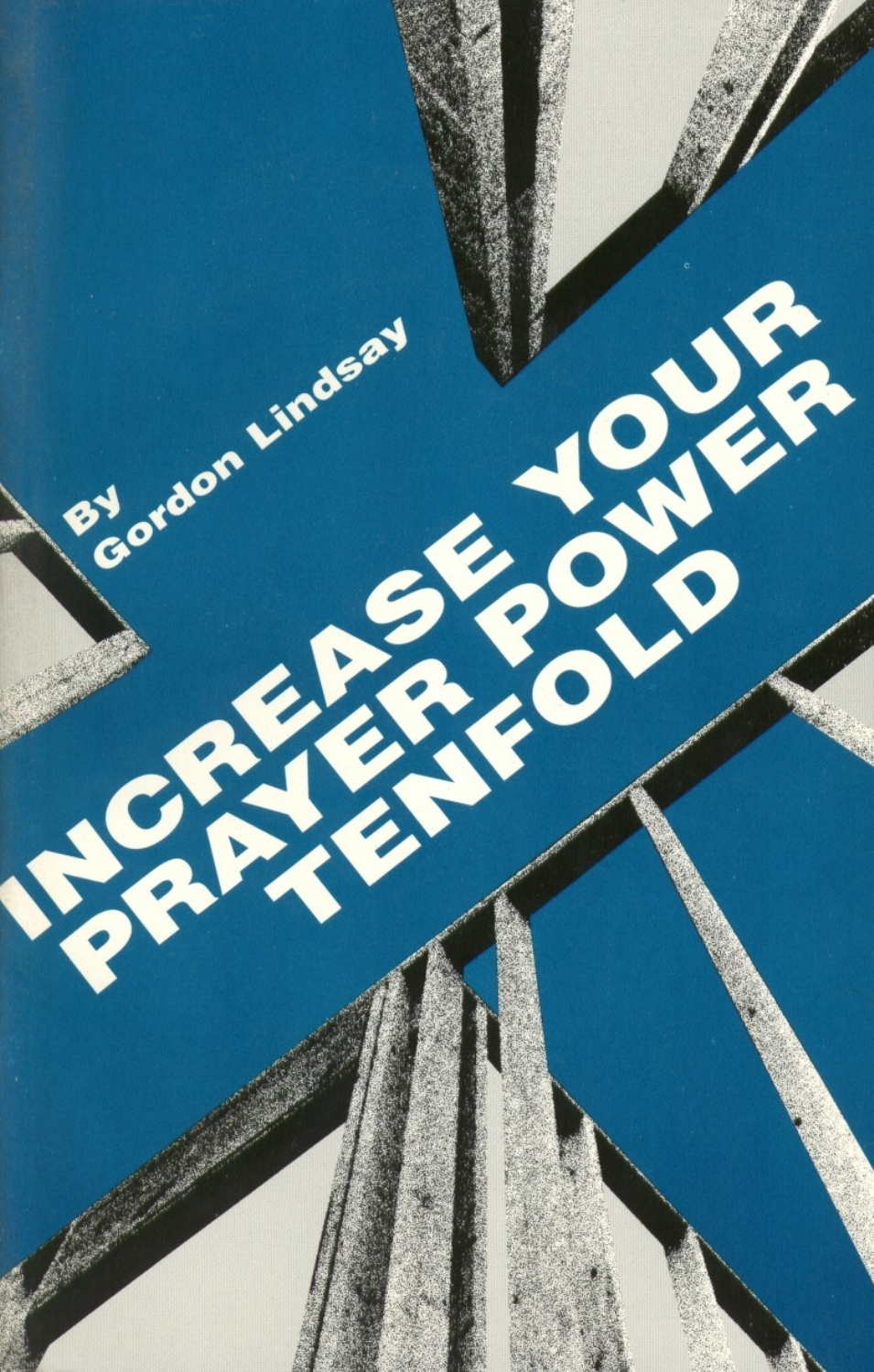# **Increase Your Prayer Power Tenfold**

**by GORDON LINDSAY**

Published By CHRIST FOR THE NATIONS, INC. Dallas, Texas Reprint 1995 Revised 1995 All Rights Reserved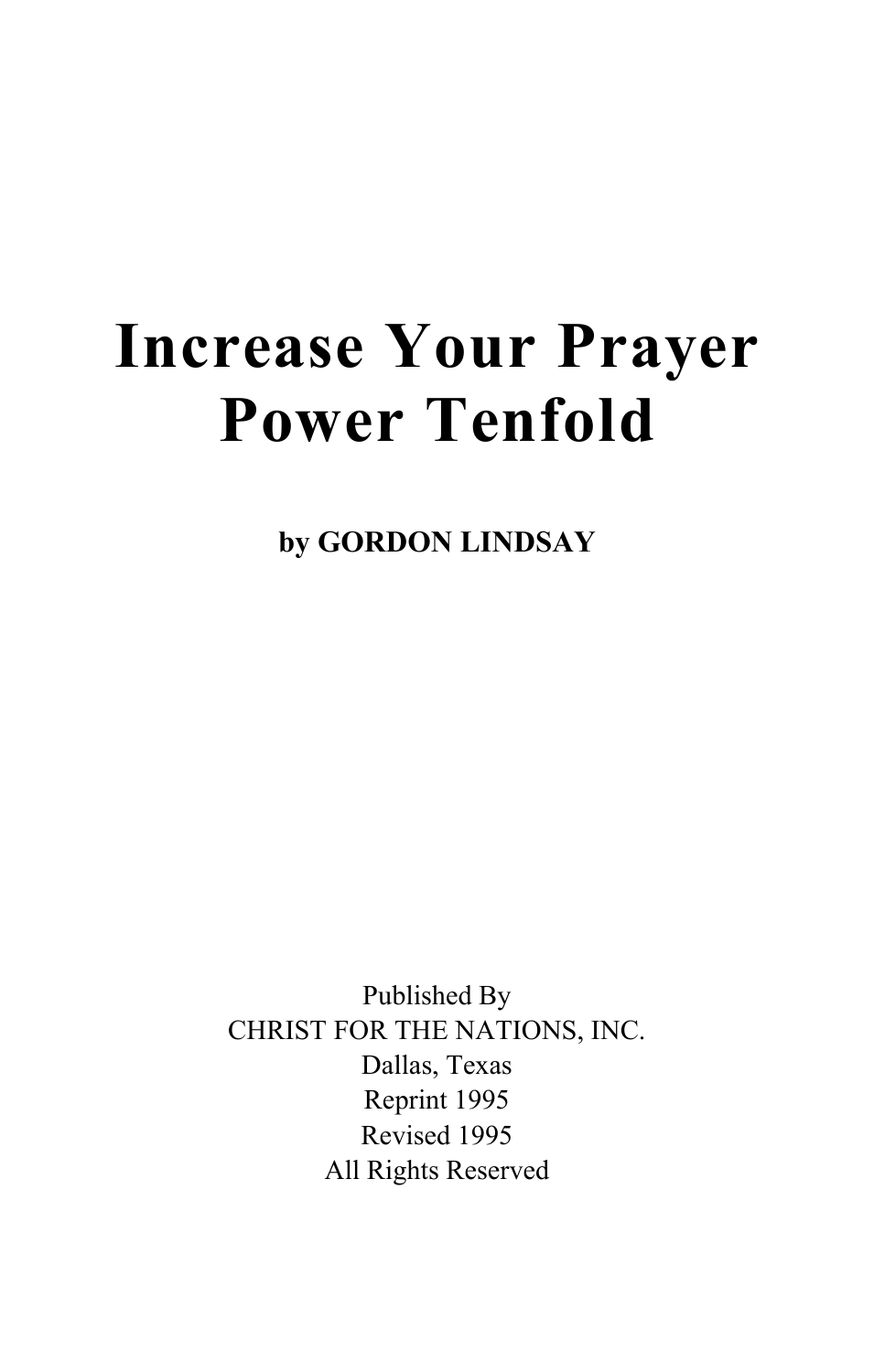# **The Power of Group Prayer**

The Early Church had a regular prayer hour, and this generated the force that evangelized the world at that time. It is important that every believer has a daily time of prayer. But the Bible tells us that united prayer has a tenfold power over that of a person praying alone:

Oh, that they were wise, that they understood this, that they would consider their latter end! How could one chase a thousand, and two put ten thousand to flight, unless their Rock had sold them, and the LORD had surrendered them? (Deut. 32:29,30).

Jesus told us that binding and loosing power is available when two people agree in prayer.

Again I say to you that if two of you agree on earth concerning anything that they ask, it will be done for them by My Father in heaven. For where two or three are gathered together in My name, I am there in the midst of them (Matt. 18:19,20).

We trust that the message of this book will stir each reader to a ministry of prayer, which not only will bring the blessing of God upon his or her own household, but will also prepare the Church for the coming of her Bridegroom, the Lord Jesus Christ.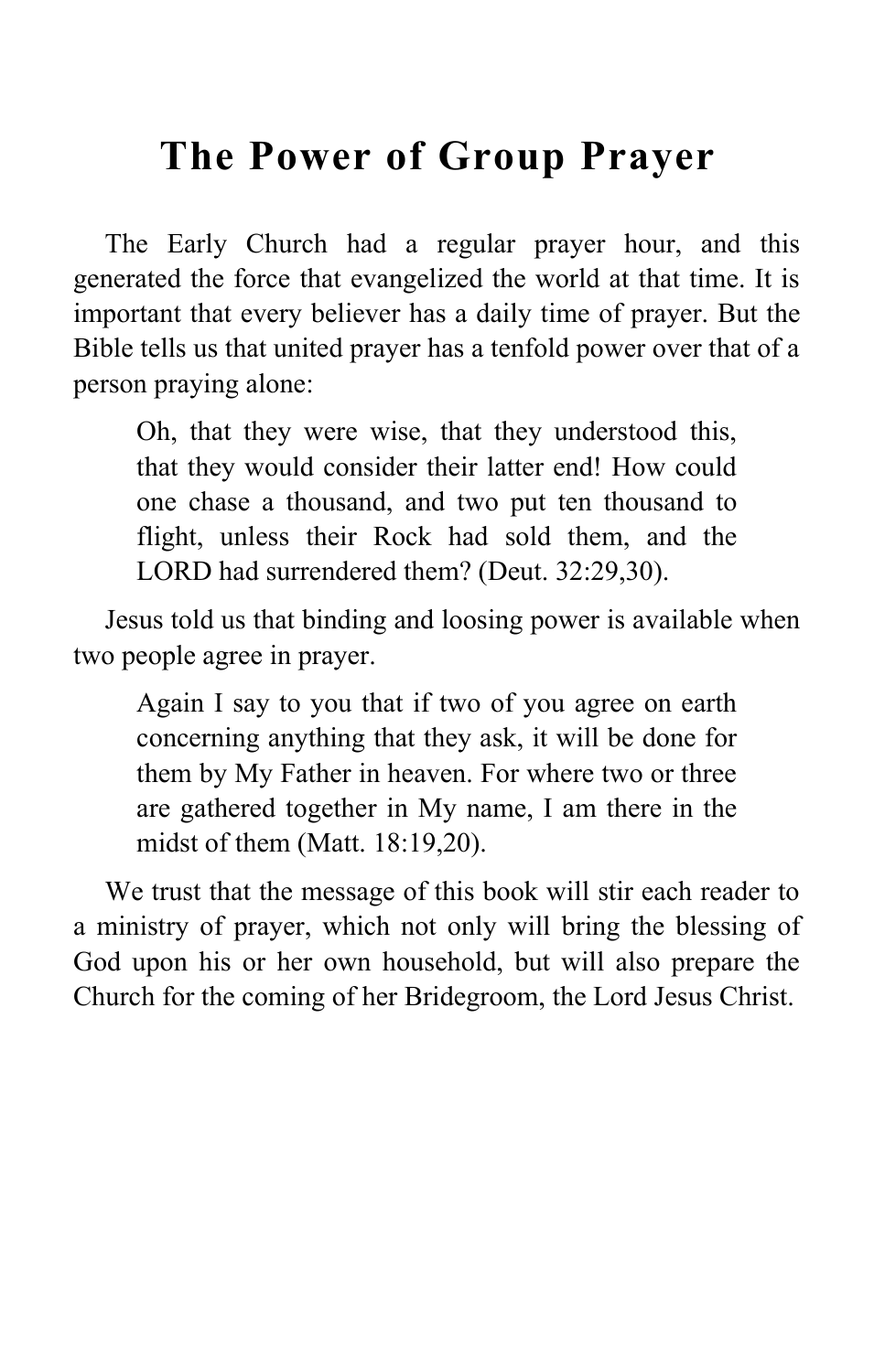# **TABLE OF CONTENTS**

| Chapter One   |    |
|---------------|----|
| Chapter Two   |    |
| Chapter Three |    |
| Chapter Four  |    |
| Chapter Five  |    |
| Chapter Six   | 28 |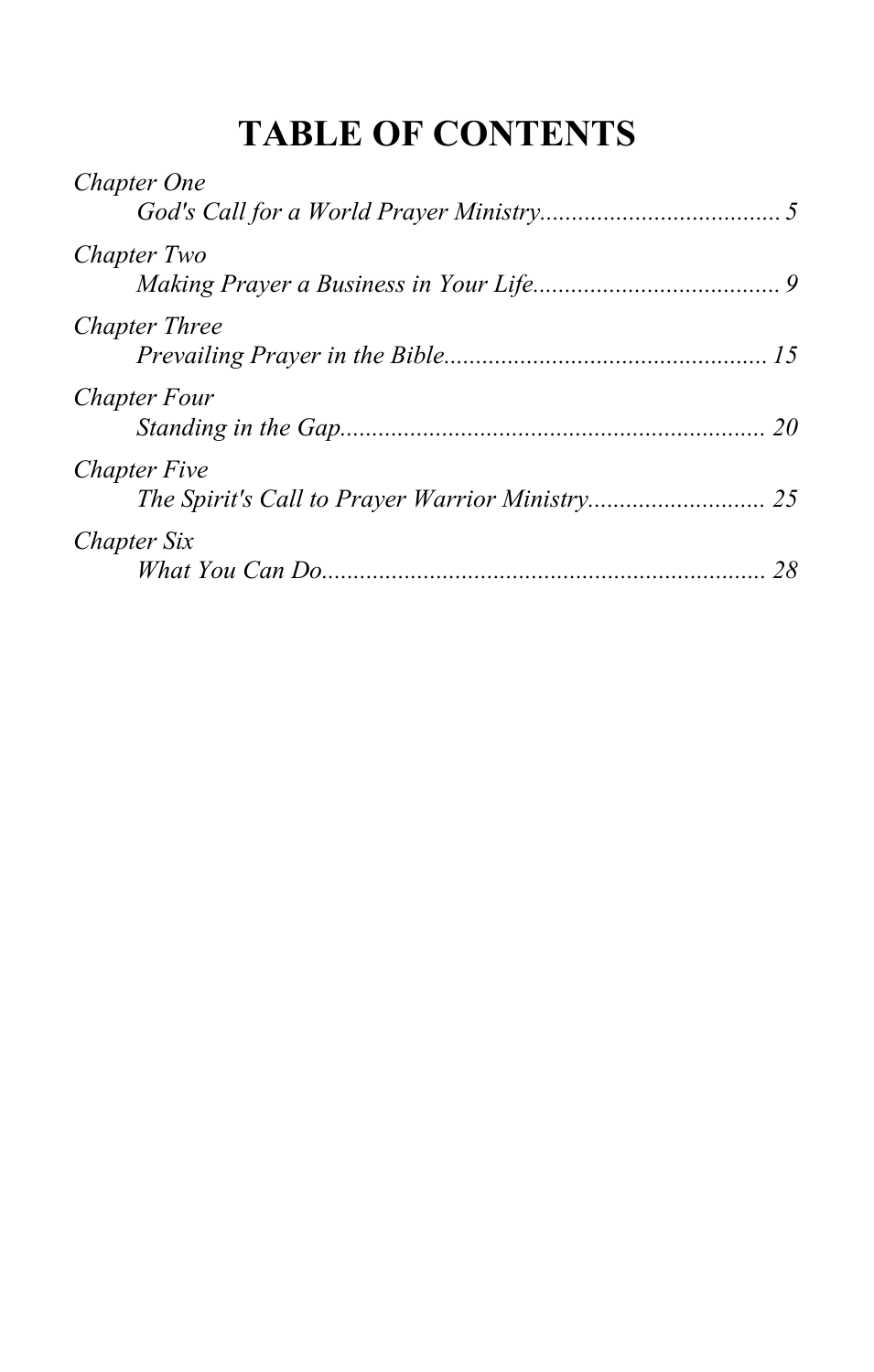## **Chapter One**

# *God's Call for a World Prayer Ministry*

Some year's ago when we were directing citywide campaigns<br>and involved in great healing meetings abroad, God began and involved in great healing meetings abroad, God began speaking to us about a group of people whom He would raise up who would make prayer a business in their lives. He said although few recognize it to be so, the intercessory ministry is the highest ministry in the Church. Even Christ Himself is engaged in this ministry. "Therefore He is also able to save to the uttermost those who come to God through Him, since He ever lives to make intercession for them" (Heb. 7:25).

In the days of the Early Church, a regular prayer hour was established (Acts 3:1). Before the present body of Christ can be perfected, it is necessary that this prayer ministry be revived.

The Lord told us to pray for people to gather together to intercede in agreement. He said the Spirit within would teach us how and when to pray. Like the regular hour of prayer established in the temple of the Lord, it would be established in the Church. He said His Spirit would cause believers to pray day and night, alone and together—there would be thousands praying daily.

God reminded us that He had a plan for His people. But to understand it, we must enter into a consistent prayer ministry.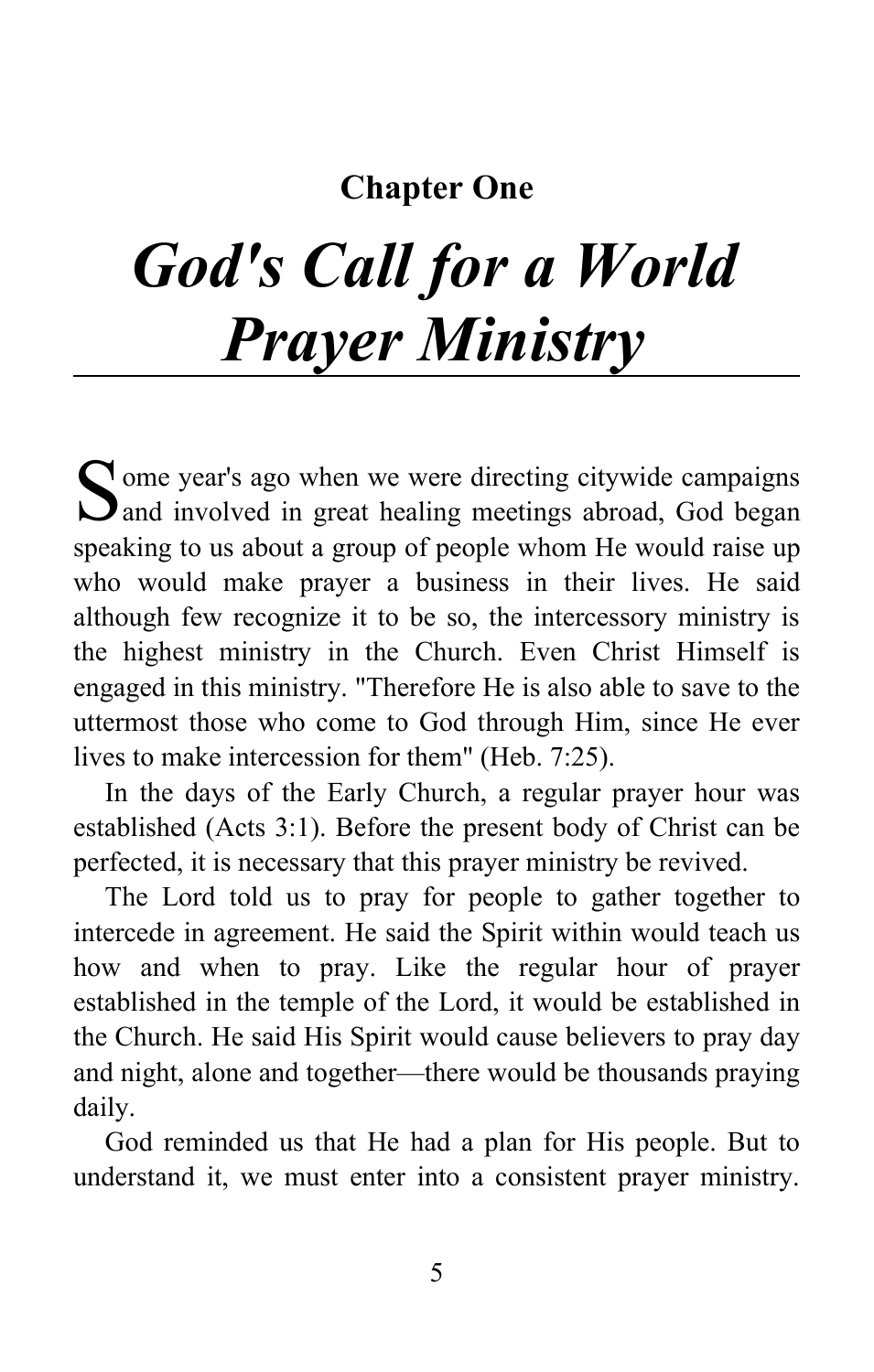We were to persevere and press in daily. We would find a vein of prayer, as if it were a vein in a gold mine.

The Lord said He would see that the harvest was brought in. His people were to pray and work. Many thousands of souls would be rescued before the end of the harvest.

God warned us that the forces of darkness would be exerted against those who pray consistently, but we should press in with all our strength. He also said that there was no time to be lost, for the day of wrath is at hand. He said, "Prove me. Press into My presence, for the powers of darkness are against you. If you press into My presence and prove Me, I will prove to you that I am God. I will prove to you that I hold in My hand, heavens and the earth and all those things that are therein, even man. Every soul in the earth is Mine. I will send you forth with great victory and you shall not fear, for the voice of the Lord divides the flames of fire. The voice of the Lord crumbles the nations and the kingdoms. It causes kings, princes and rulers to fall down at His feet.

"You shall pray for My kingdom to come, but you shall not pray against My Word that I send forth to destroy those who are destroying My people. For My judgments must be in the earth. When the earth is filled with My judgments, then the people shall learn righteousness, because I know you can withstand my judgments for a little while.

"Pray that I will send forth My mercy and not My wrath. The hour will come when you cannot pray this way. And you cannot pray My wrath away, for My wrath will come down even though men are saying today that God is a God of mercy and love. I will show this world that I am also a God of wrath.

"You will not be able to reach Me in the time of great wrath. No, you will not need to, because you will not be there. If you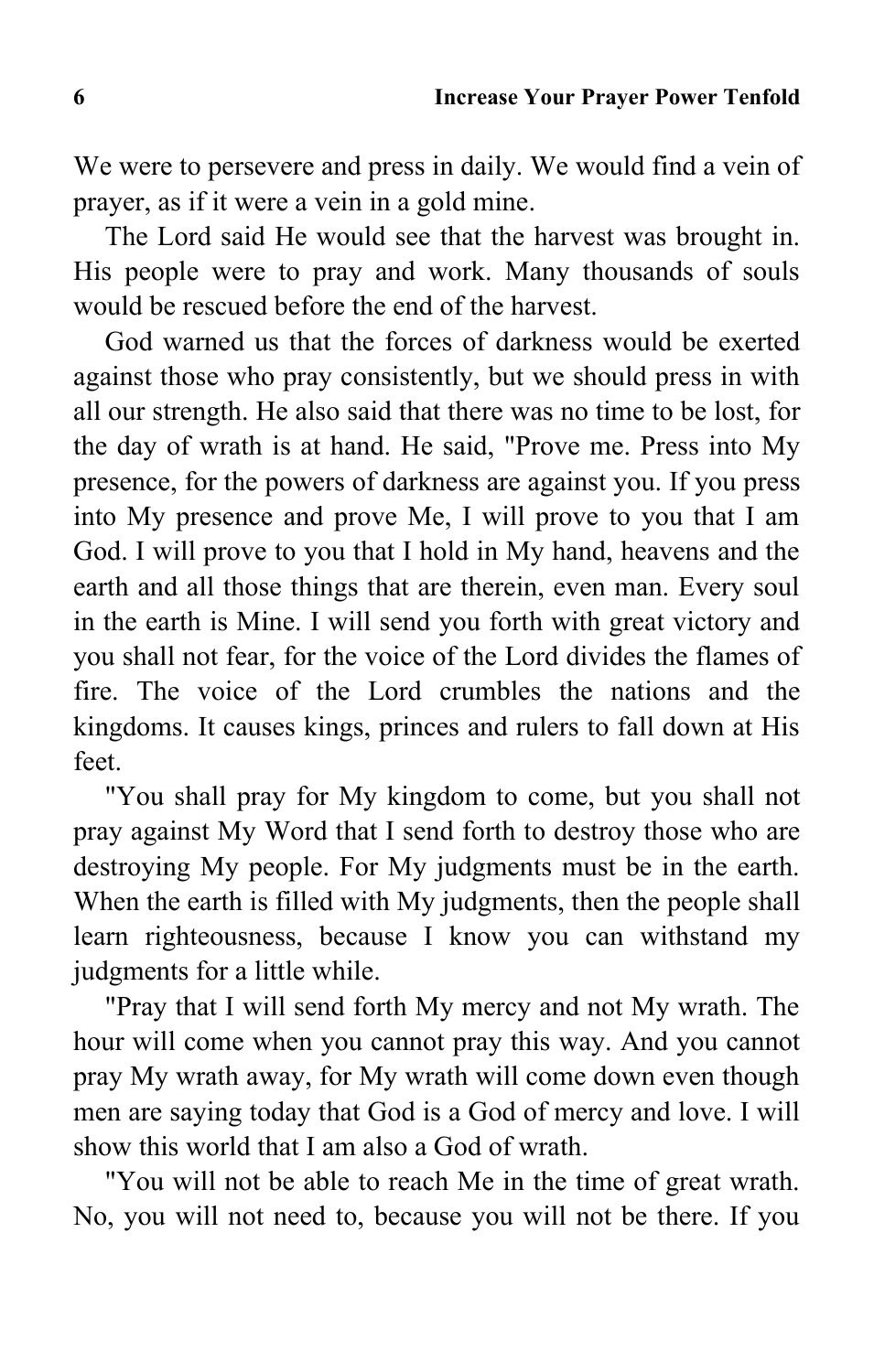are obedient to me, you will be caught away into the realms of bliss and glory. I am asking you to pray now. I am the Good Shepherd, Who comes seeking people who will pray. I am seeking My sheep who have gone astray. You shall reach out and help turn the minds of My people back to My house, My service, My Word, My work and to Me."

The Lord went on to tell us that this was an hour that would never be repeated. Although Satan would battle as never before against those who pray, persistence would surely prevail. He said that men and women of prayer can change the outcome of world events.

He told us that we should command Satan's power to cease that we have His authority as believers to break the devil's chains any time and any where, regardless of the hordes with him. "The effective, fervent prayer of a righteous man avails much" (Jas. 5:16).

He said, "You shall pray, and a double portion of power shall come to you. This power shall continue; it shall spread even as waves spread upon the waters. You shall know that I am the Lord, that I am the same yesterday, today and forever.

"Warn others to humble themselves with fasting and prayer that the love of Christ would flow out to others. They should not respect those with nice clothing or with great personalities. They should recognize and acknowledge My Spirit upon the humble.

"Begin seeking and searching for those who would enter into this great move of prayer. Enlist them by the Spirit of the Lord and by the power of My Word."

God has designed a great and mighty move of prayer in intercession of weeping, mourning and crying out—as well as rejoicing and thanksgiving. Intercession must be tempered with thanksgiving so the intercessor will not lose his joy.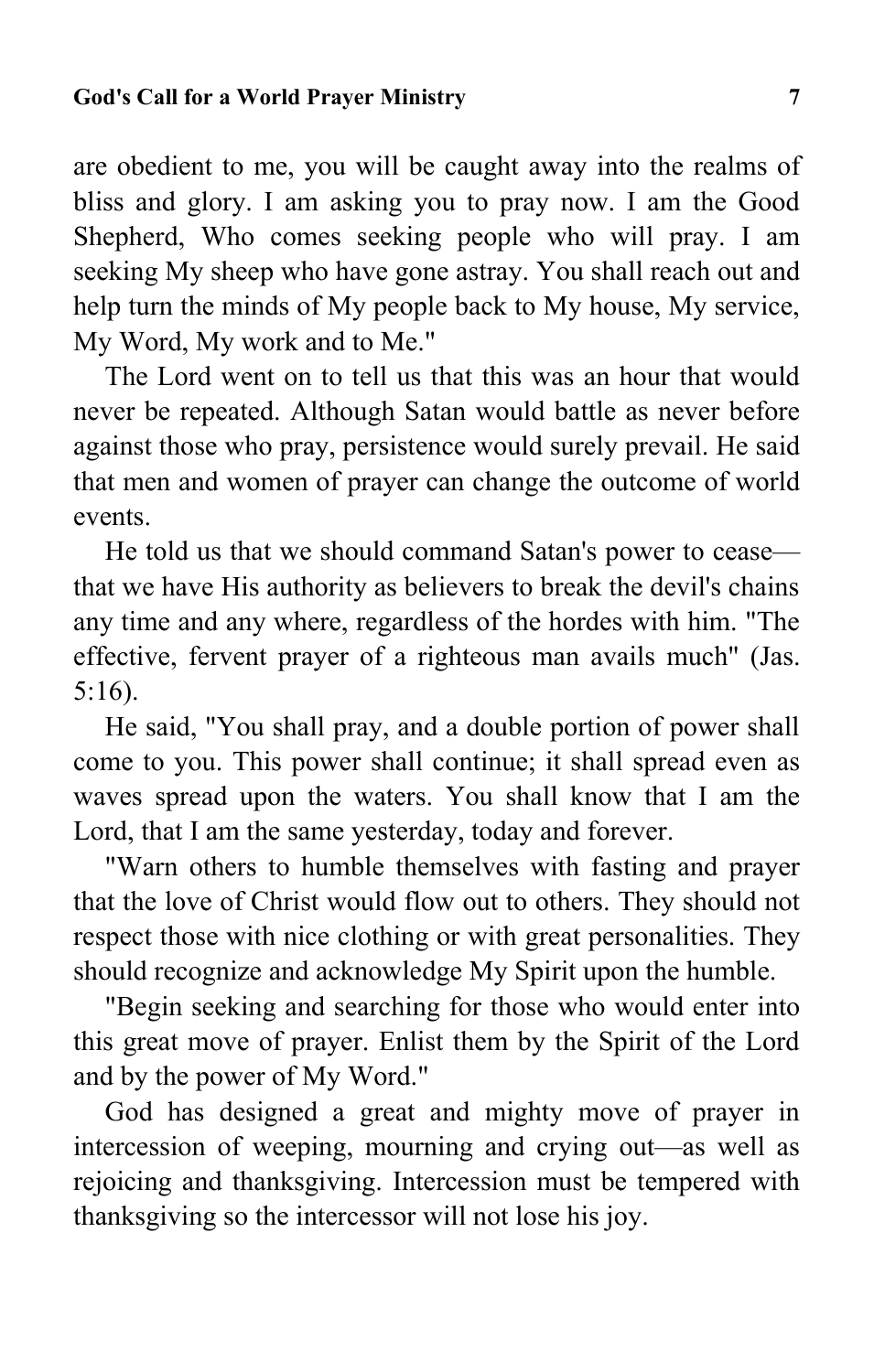The prophetic message concluded with: "Go forth this day and arm yourselves in faith, with the whole armor of God, that you may be able to withstand the wiles of the devil. For he knows where to work and is working swiftly because he knows his time is short. Be in constant prayer, in constant contact with your Lord, and every day you will know which way to go."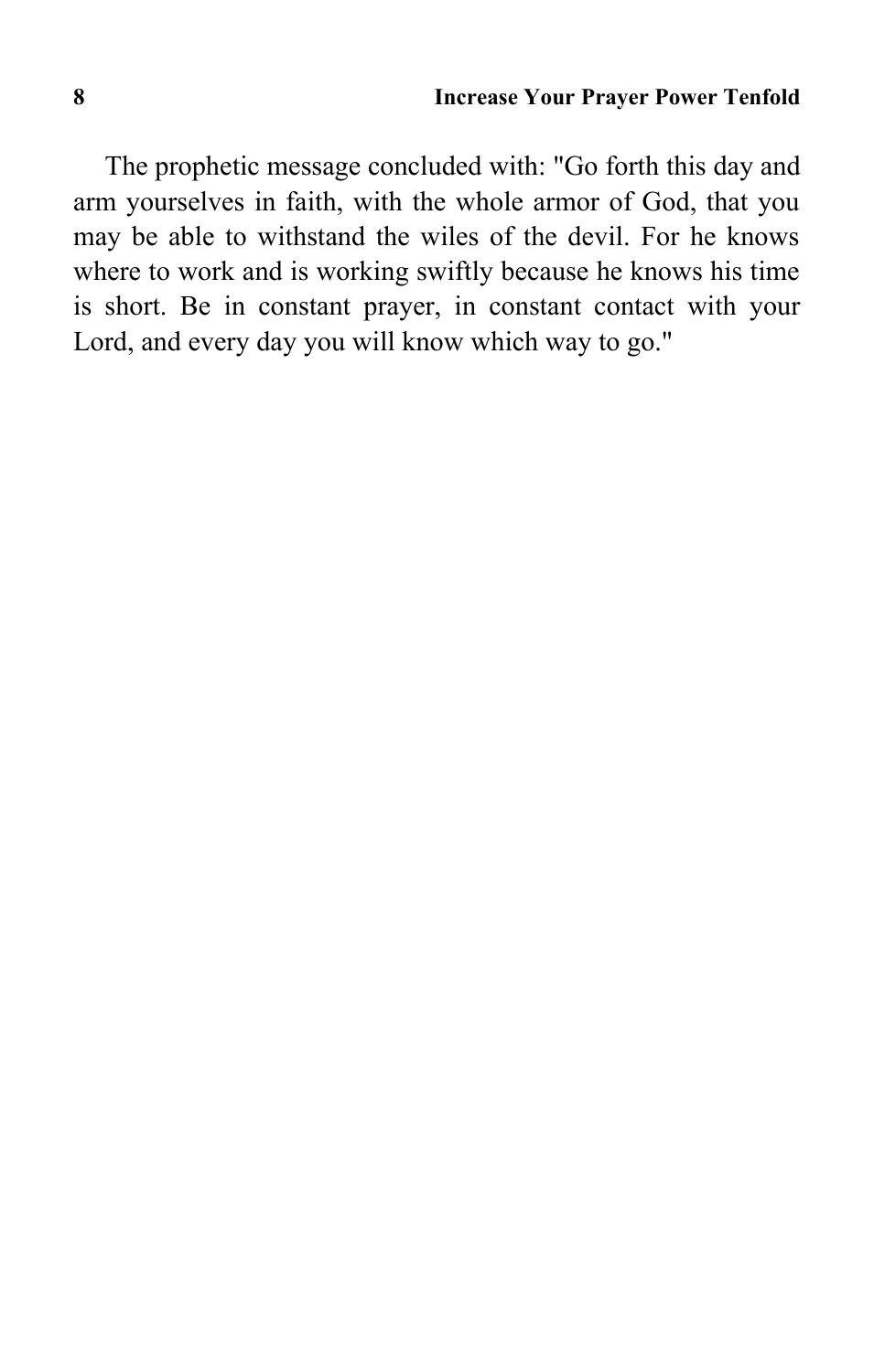### **Chapter Two**

# *Making Prayer a Business in Your Life*

aking prayer a business in your life is one of the most important decisions you will ever make.

Every Christian desires to live a successful life. The things the world has to offer do not satisfy the cravings within the soul. In the book of Ecclesiastes, Solomon testified that material gain and earthly achievements are only "vanity." The end result is "vexation of spirit." Money, fame, worldly honors and political success—all fail to satisfy the spirit of a human being. Death comes to us all, and we must leave everything behind. True satisfaction, therefore, must lie in achieving those things which bring rewards on the other side.

God has a definite plan for each life. Each of us has a special purpose. Our success or failure in life depends on whether we understand the purpose for which we were created. There is only one way to learn what it is. By seeking the face of God daily, we can find His will.

#### **A PERIOD OF GREAT DEMONIC ACTIVITY BEFORE US**

"Therefore rejoice, O heavens, and you who dwell in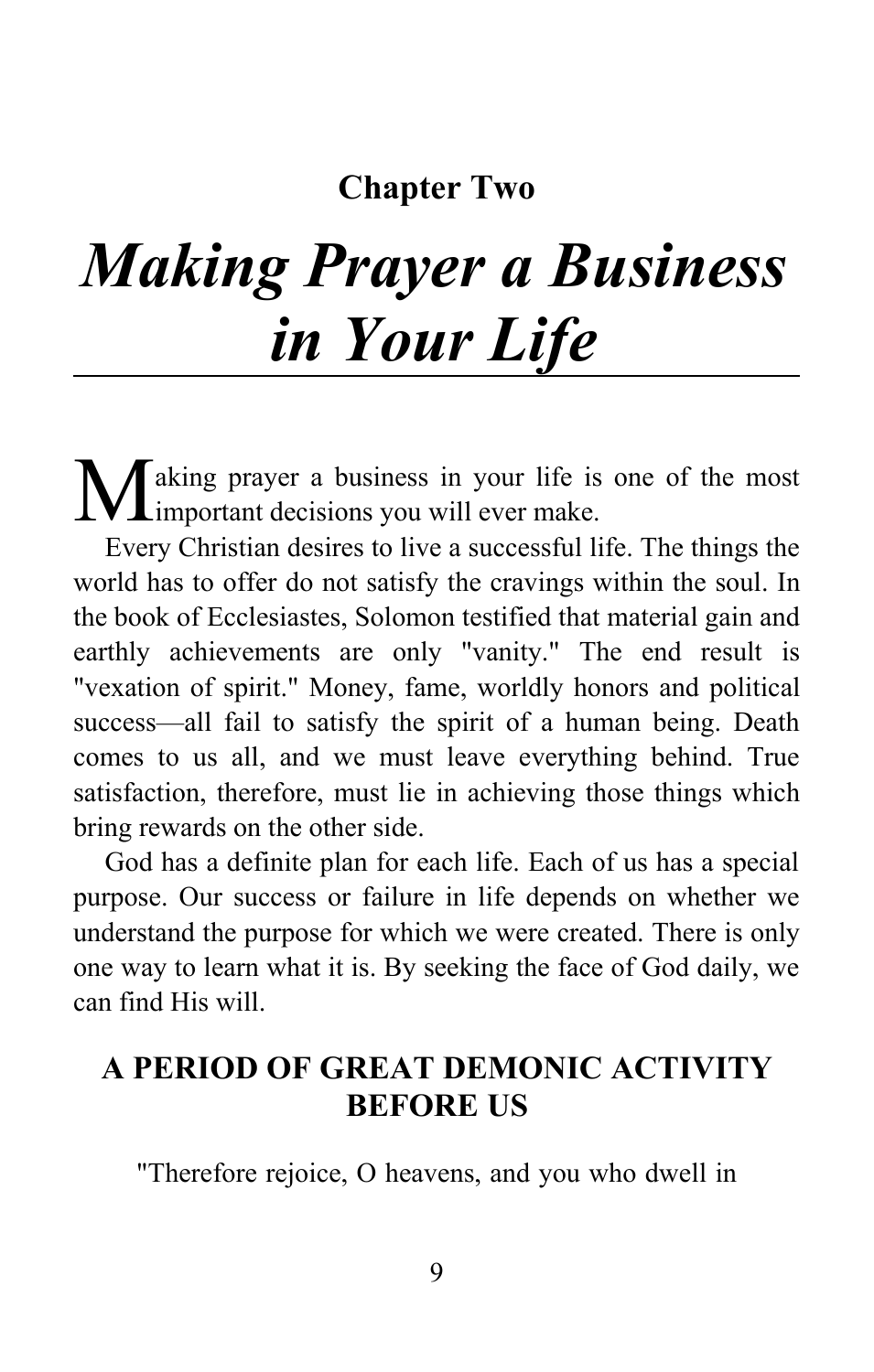them! Woe to the inhabitants of the earth and the sea! For the devil has come down to you, having great wrath, because he knows that he has a short time" (Rev. 12:12).

The above Scripture speaks of Satan being cast out from the heavenlies upon the earth. His activities will result in the rise of the Antichrist, to whom he will give his power (Rev. 13:4). At the same time a host of additional demons and fallen angels will arise out of the bottomless pit to join the powers of darkness that are already active upon the earth (Rev. 9:1-3,14,15).

No one knows better than Satan that his time is short, yet he has not resigned himself to defeat. He is desperate in his efforts to frustrate the plan of God. Because of the degree of evil that prevails on the earth, circumstances are extraordinarily favorable for unprecedented manifestations of demonic power and satanic delusions. The flood of sorcery, black art, witchery, devil worship, perversion and moral degradation that is unlike that of previous generations is evidence of that evil.

Even now we are in the shadow of future events. The terrible unrest in the world, the violence, the increase in crime and delinquency, the unprecedented use of drugs and barbiturates, and the breakdown of the moral structure of society all indicate that the onslaught of demonic forces against humanity has already been intensified.

Paul speaks of this warfare, which is not against flesh and blood but against spiritual powers in high places:

For we do not wrestle against flesh and blood, but against principalities, against powers, against the rulers of the darkness of this age, against spiritual hosts of wickedness in the heavenly places (Eph.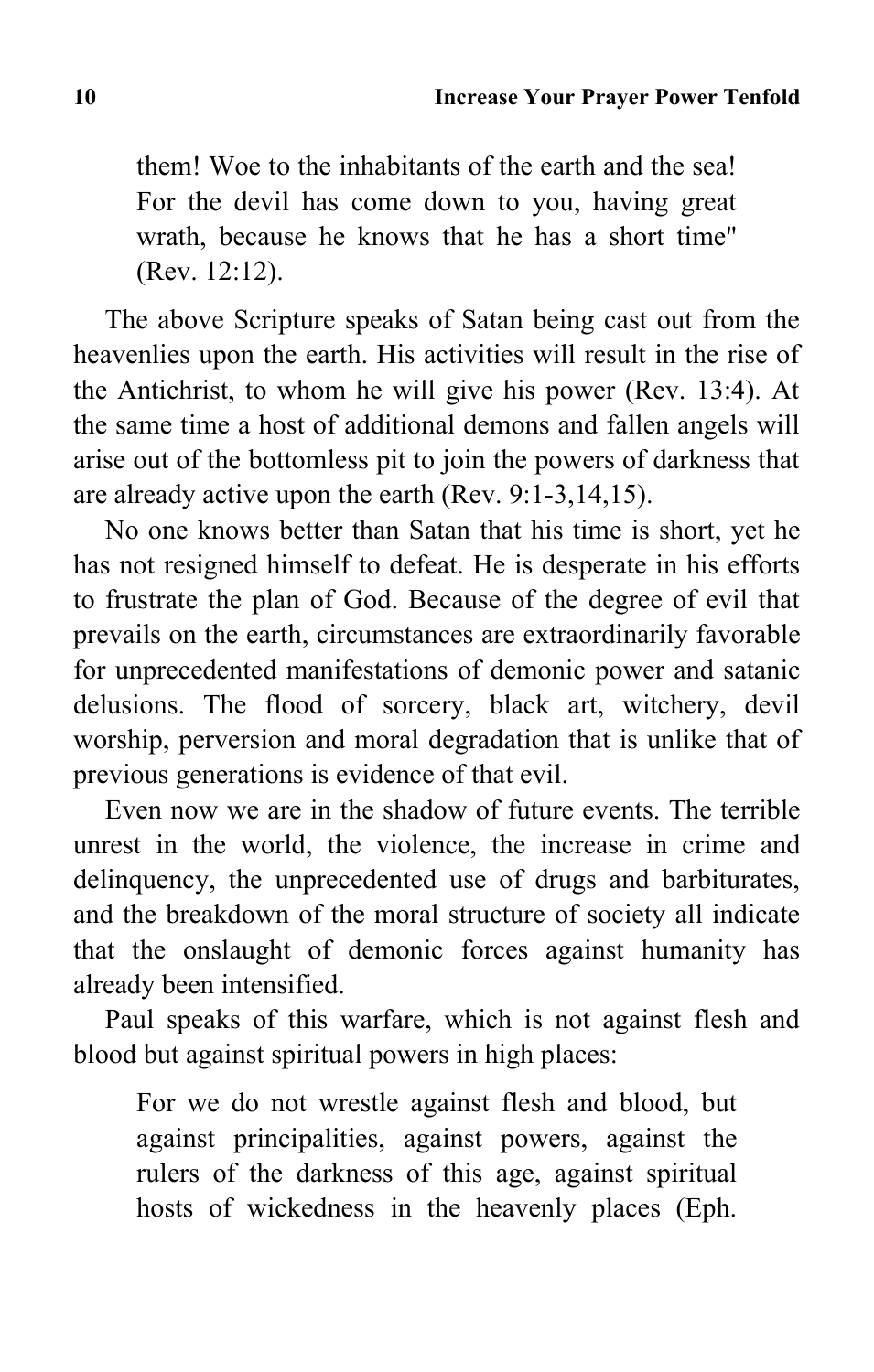6:12).

Demons know that if Christians fail to pray, they are vulnerable to satanic attacks. Therefore, God's people, if they want to survive, let alone make headway against evil powers, must diligently pray against them. They must take the offensive and move into the heavenlies against these sinister forces. Demons seek to change the world for the worse. Only prevailing prayer can change it for the better.

#### **WILL YOUR LOVED ONES BE SAVED?**

All true Christians hope to see their loved ones saved. It is distressing to think of those whom we love being under the control of the powers of darkness. It is sad to see a loved one pass the time of decision and go to a Christless grave. Something is lost to us forever when a person who has been a part of our lives dies without Christ—eternally separated both from us and from God.

Many of our loved ones will surely be lost unless we pray. We must pray against the powers of darkness by which they are bound. We must claim them for God. Like Noah, who also lived in an apostate generation, we must be able to save not only ourselves, but our households as well. Christian parents must realize that Satan's most savage attack often will be against their children. Only persistent prayer will defeat his evil designs.

#### **PRAY FOR DELIVERANCE FROM EVIL**

Jesus told us to pray, "And do not lead us into temptation, but deliver us from the evil one. For Yours is the kingdom and the power and the glory forever. Amen" (Matt. 6:13). Unfortunately, most people do not pray this way. They are concerned only with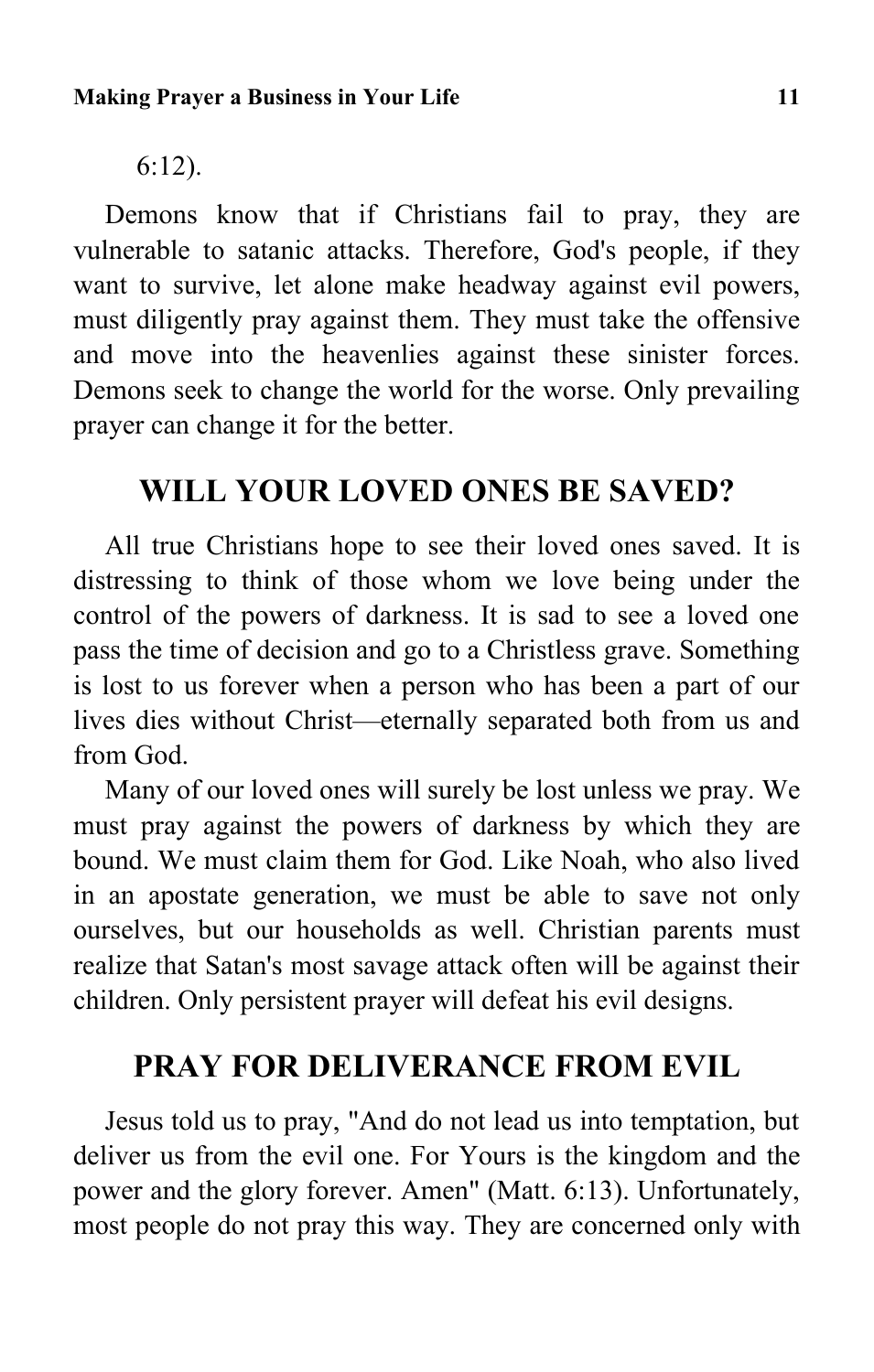their immediate problems. But we live in a perilous world, and tragedy is never far off. Many families, including those possessing wealth, are scarred with tragedy!

Many Christians have faith for personal salvation, but that is as far as it goes. They are in no position to withstand the attacks directed by their antagonist, the devil. Danger is all around, but they are blissfully unaware of it. They live a semi-prayerless life, quite unaware that the enemy of their souls is preparing to strike. And when he does, they often panic. In desperation, they seek for some person of faith who they hope can pray them out of their troubles in spite of their years of prayerless and careless living.

Danger lies ahead for everyone, whether a minister or lay member. We must learn the secret of prevailing prayer.

The Scriptures have promised that "he who dwells in the secret place of the Most High" (Psa. 91:1) needs not fear evil. To dwell in that place, one must first learn the art of prayer. God will send His angels to protect the man or woman who prays. "The angel of the LORD encamps all around those who fear Him, and delivers them" (Psa. 34:7). Why wait until disaster strikes? Why not anticipate evil before it comes? By making prayer a business in your life, you can often avert danger before it even arrives.

#### **PRAY FOR DIVINE GUIDANCE**

Divine guidance in this life is so important. The average Christian is often unsure of the will of God when making important decisions. Believers often make grievous mistakes, which result in serious losses or problems. Prevailing prayer can avoid these pitfalls. We are told in Romans 8:28 that God is able to make "all things work together for good to those who love God, to those who are called according to His purpose." The key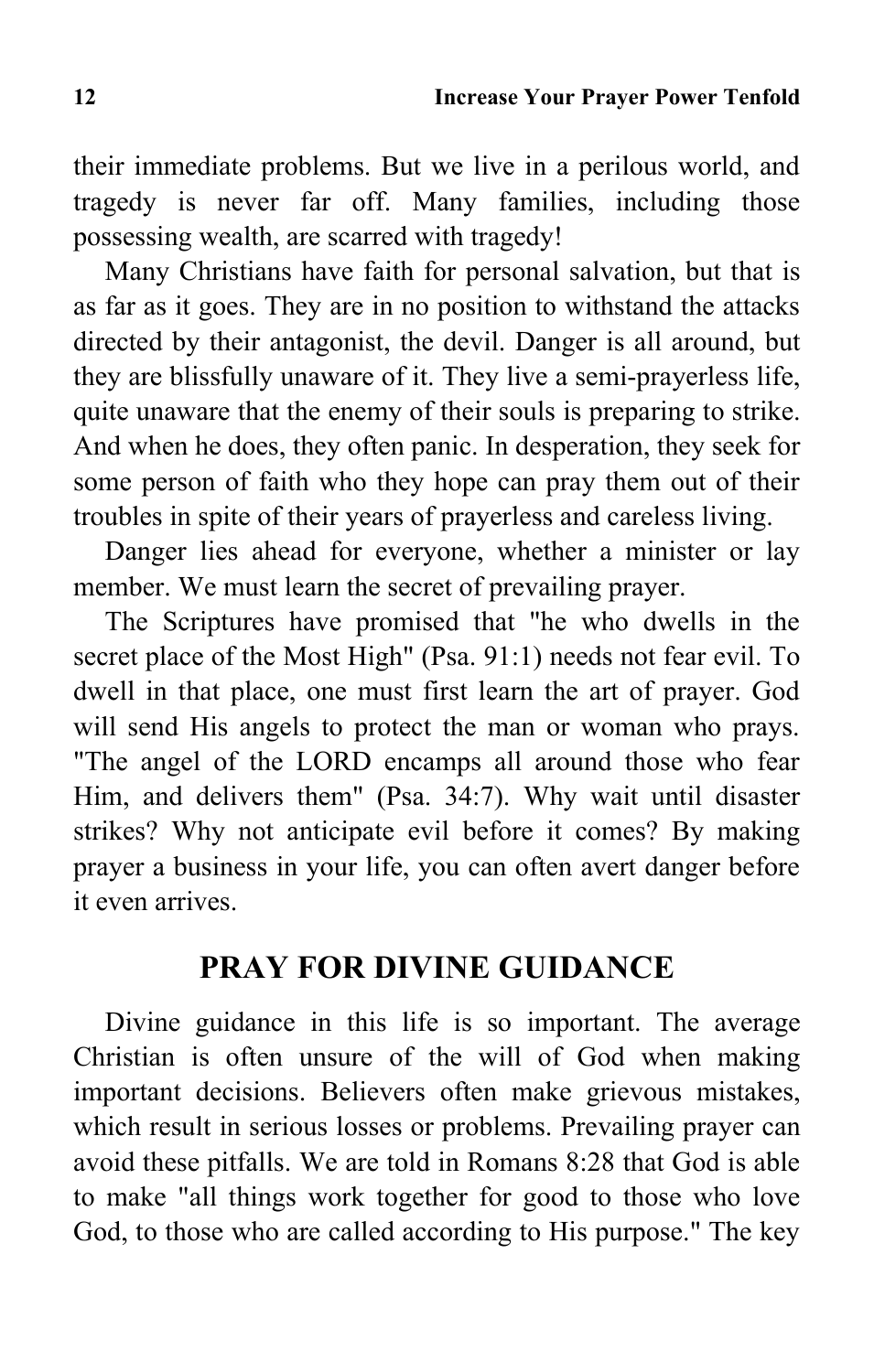#### **Making Prayer a Business in Your Life 13**

is found in Romans 8:26—praying in the Spirit. The implication is that God makes all things work together for good for those who have learned to pray in the Spirit.

When we depend on God to lead us, He can overrule our faulty judgment. Even if we make mistakes, we can recover from them before it is too late. We can anticipate and help members of our family avoid making wrong decisions. Divine guidance is available to those who make prayer a business in their lives.

#### **THE PROMISE OF FINANCIAL SECURITY**

We are living in an age of insecurity. Though our government is trying to provide more security, people are feeling more insecure than ever.

Tragedy can strike overnight. A catastrophic illness, a long layoff, loss of a job or severe economic fluctuations can result in financial disaster. But our God of miracles can supply our needs. The Lord supplied oil and meal for Elijah through a widow. He supernaturally provided bread and fish for the hungry multitude. The Lord is still able to perform miracles today. But miracles of supply are only for those who learn the art of prayer. Jesus taught His disciples to pray, "Give us this day our daily bread" (Matt. 6:11). Natural conditions cannot keep God from answering prayer. For forty years out in the barren wilderness God sent manna and quail sufficient to feed two million people. Neither recession, depression, Wall Street's fluctuations, war or peace can prevent God from caring for those who put their trust in Him. "And my God shall supply all your need according to His riches in glory by Christ Jesus" (Phil. 4:19).

# **ONLY THOSE WHO PRAY CAN DISCHARGE**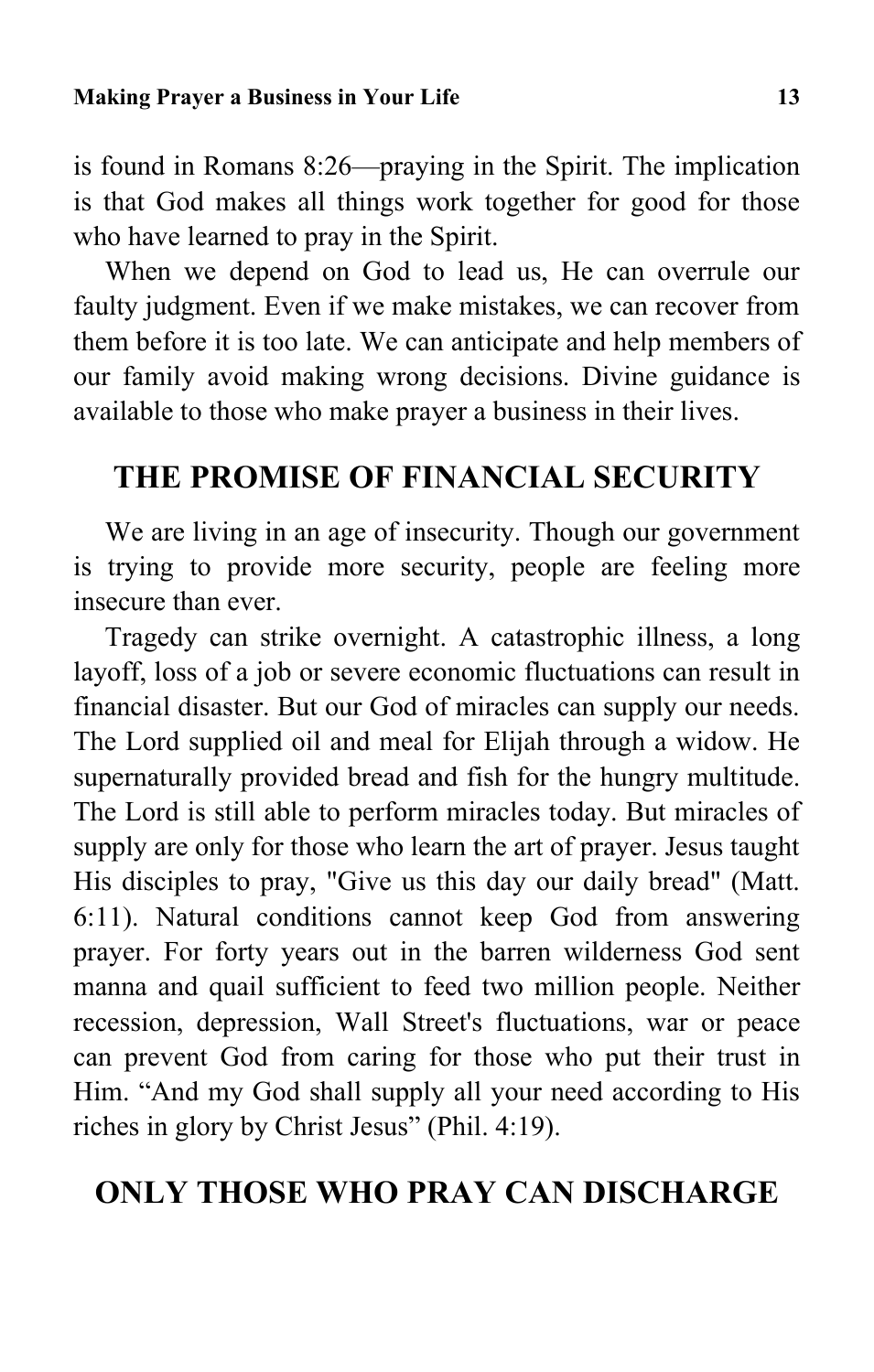#### **THEIR DEBT TO THE HEATHEN**

We who live in America, land where the Gospel is preached from hundreds of thousands of pulpits, are much favored. The peoples of other nations are not so fortunate. The Apostle Paul said we are indebted to get the message of life to them. We cannot all be missionaries, but we can all pray and give. The preaching of the Gospel to all nations is closely tied to that great event to which all Christians look forward: the Second Coming. As we look upon the condition of the world today, we cry, "Come quickly, Lord Jesus." Yet Jesus said that the end of the age would come only when the Gospel was preached to all nations (Matt. 24:14).

But how will the powers of darkness that oppress the heathen be broken? How will the laborers be sent into the harvest fields, with the anointing of God upon their ministries? Jesus gave the answer: "Therefore pray the Lord of the harvest to send out laborers into His harvest" (Matt. 9:38).

How will God's people become one, except the Church come together in mighty prevailing prayer. You and I are the Church.

These impelling reasons should drive us to our knees, as God's intercessors, to pray until victory comes.

Prevailing prayer will not only change our own worlds, but bring change to the nations. We must make the decision to make prayer a business in our lives.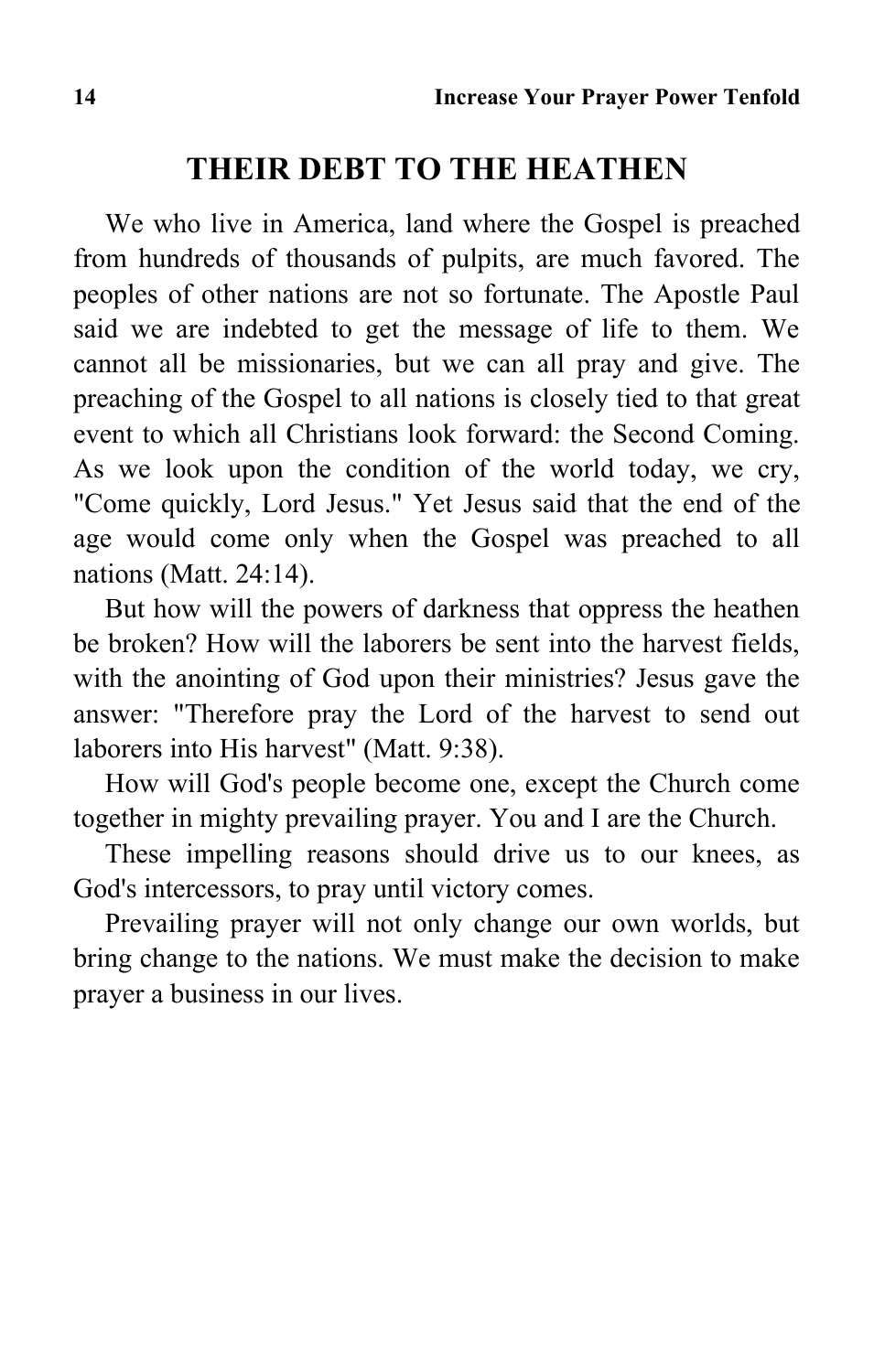# **Chapter Three**

# *Prevailing Prayer in the Bible*

hen Jacob returned from Padan-aram, he was confronted with the most serious crisis of his life. His unsavory deals with his brother, Esau, had brought bitter hostility. Jacob was told that Esau was on his way to meet him with 400 men of war. It seemed Esau was on an expedition of revenge. Jacob knew that he had not the slightest chance of defending himself against such a force. W

Anticipating the blow to strike, Jacob divided his company into two groups. That way if one group was destroyed, the other might escape. He sent several droves of cattle ahead, hoping against hope that Esau might be appeased by these gifts. In a spirit of desperation, Jacob poured out his soul to God for deliverance.

Jacob arose from prayer, but he felt the issue still hung in doubt. In the darkness of the night, he crossed over to the other side of the brook Jabbok. There he had the experience of wrestling with the angel. The details of his spiritual struggle contain some important lessons for us:

1. "Jacob was left alone" (Gen. 32:24). Great spiritual crises are resolved when a man or woman gets alone with God. Some people give up too soon and allow themselves to be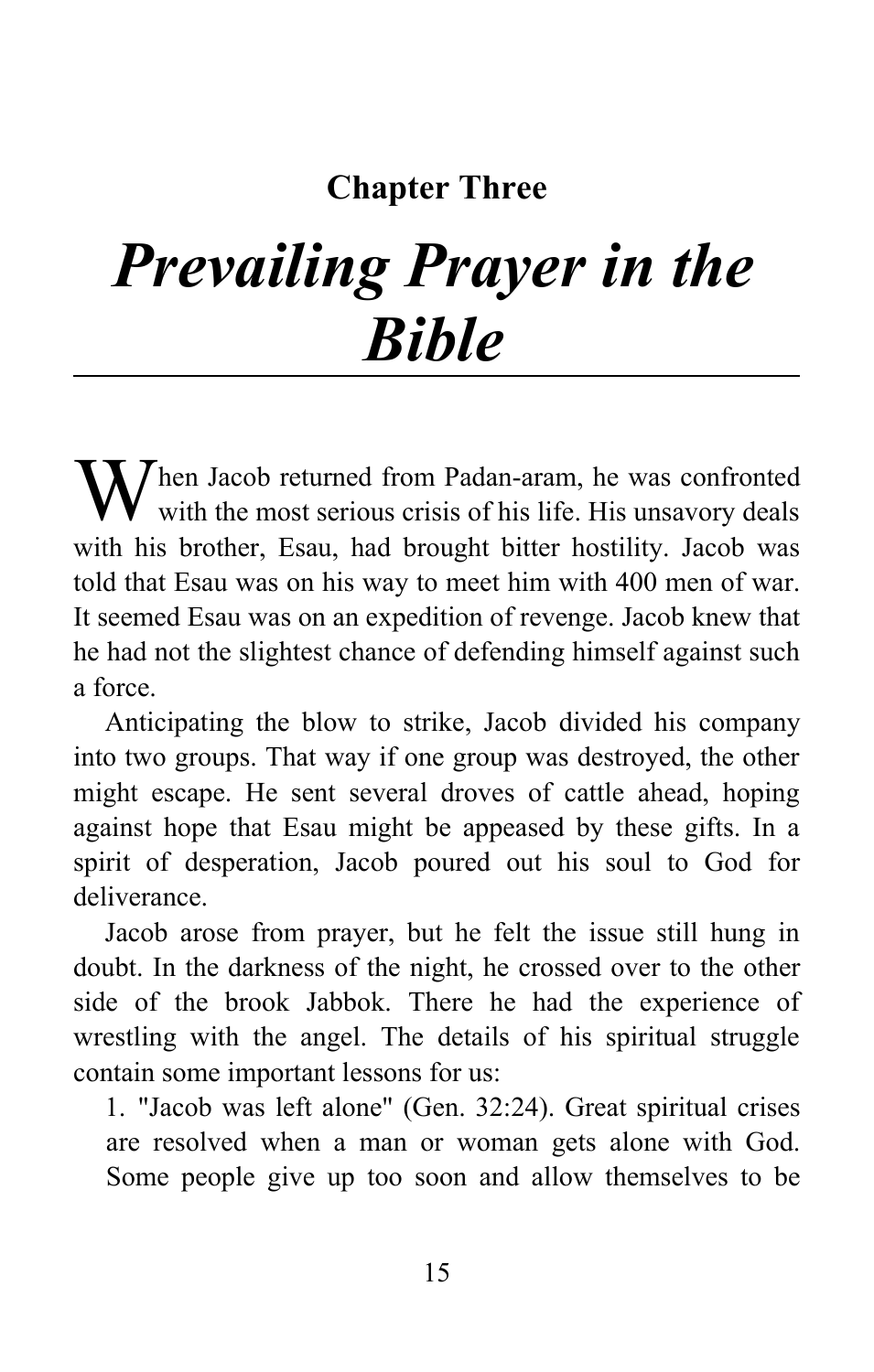crushed. Others rise to the challenge and lay hold of God's promises. "Man's extremity is God's opportunity."

2. "And a Man wrestled with him" (Gen. 32:24). Here we consider one of the mysteries of prayer: Jacob wrestled with an angel. He was not engaged in a physical contest, for who could out wrestle an angel in that way? It was a spiritual battle. All night he struggled in an agony of spirit. We who have had experience in intercessory prayer can identify with what was happening. We also know that to prevail with men, we must first prevail with God.

3. In prevailing with God, there is a price to pay. The angel touched Jacob's thigh; it shrank and became out of joint. In the natural, Jacob was less able to flee from Esau than before. But Jacob would not have to flee.

4. Finally Jacob said to the angel, "I will not let You go, unless You bless me" (Gen. 32:26). Jacob had prevailed with God! And the angel said, "Your name shall no longer be called Jacob, but Israel; for you have struggled with God and with men, and have prevailed" (Gen. 32:28). "Jacob called the name of the place Peniel: 'For I have seen God face to face, and my life is preserved"' (Gen. 32:30).

Later, when Jacob met Esau and his 400 men, instead of fleeing, he fell into Esau's arms, and both of them wept in a beautiful spirit of reconciliation.

#### **MOSES, THE MAN WHO SAVED A NATION**

Moses, the man of God, reached his greatest stature with his intercessory prayer; his intercession spared the lives of two million people. While Moses was on the mountain with God, the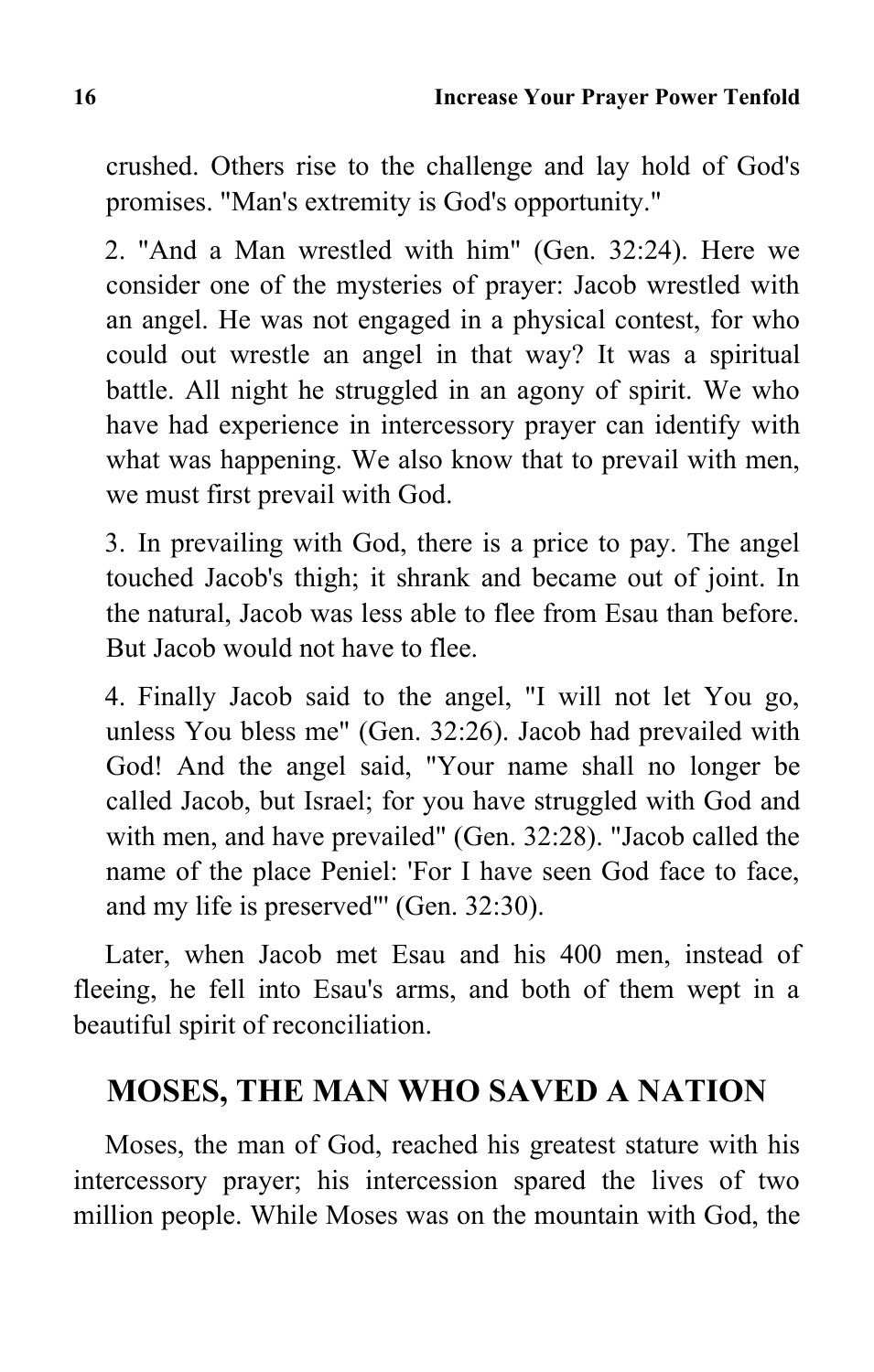children of Israel had committed the sin of worshiping the golden calf. God told Moses to turn aside so He could destroy this stiffnecked people that had turned so quickly from Him to idols:

And the LORD said to Moses, "I have seen this people, and indeed it is a stiff-necked people! Now therefore, let Me alone, that My wrath may burn hot against them and I may consume them. And I will make of you a great nation." Then Moses pleaded with the LORD his God, and said: "LORD, why does Your wrath burn hot against Your people whom You have brought out of the land of Egypt with great power and with a mighty hand?" (Ex. 32:9-11).

Moses realized the full extent of Israel's sin. He had witnessed their orgy of licentious worship, even to shamelessly dancing in the nude. And yet he could not reconcile himself to seeing his nation perish. He spent forty days and nights on the mountain in intercession, beseeching God to forgive Israel. If God was not going to forgive Israel, then Moses wanted his name blotted from the book He had written:

"Yet now, if You will forgive their sin—but if not, I pray, blot me out of Your book which You have written." And the LORD said to Moses, "Whoever has sinned against Me, I will blot him out of My book" (Ex. 32:32).

God heard Moses' prayer and promised to spare the children of Israel. More than that, He promised that His presence would go with them:

And He said, "My Presence will go with you, and I will give you rest." Then he said to Him, "If Your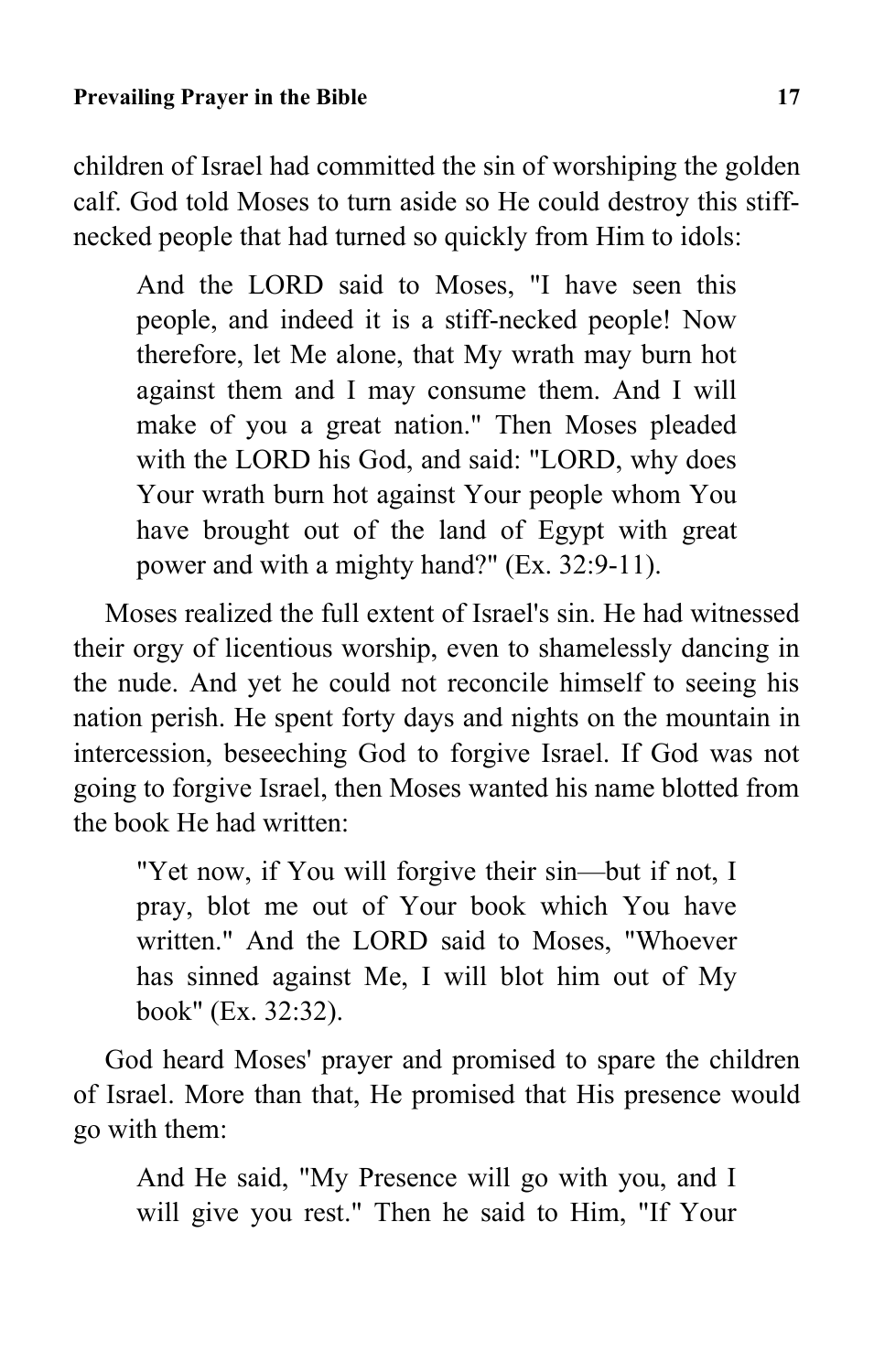Presence does not go with us, do not bring us up from here" (Ex. 33:14,15).

This is the power of intercessory prayer—the prayer born of unselfishness which springs from a love for the souls of men. Today we sorely need men and women who, like Moses, will intercede for the people. Moses changed Israel's fate and the course of history. Intercessors can move God to change destiny.

### **DANIEL, THE MAN WHO ALTERED THE DESTINY OF NATIONS**

The story of Daniel contains a most enlightening lesson on the art of prayer. Daniel's life spanned a century of time when divine judgments were being poured out, nations were being overturned, and kingdoms were rising and falling. Yet Daniel, the prophet, not only lived a spotless life, but through prayer was able to alter the destiny of nations.

Daniel's prayers resulted in the conversion of the most powerful monarch in the world—Nebuchadnezzar. Daniel lived in the secret place of the Most High. Once, when he was thrown into a den of lions, God sent an angel and shut the mouths of the beasts so that he suffered no harm.

There are many wonderful deliverances recorded in the book of Daniel. God revealed to Daniel that the Messiah was coming, but that He would be "cut off," and desolations would come upon the people of Israel (Dan. 9:24-27).

On one occasion when Daniel prayed, God sent an angel on the very first day he began waiting on God. But the angel was unable to reach Daniel for a full three weeks! The hindrance is plainly revealed. "The prince of Persia" that opposed the angel's mission was one of Satan's chief lieutenants. The real power that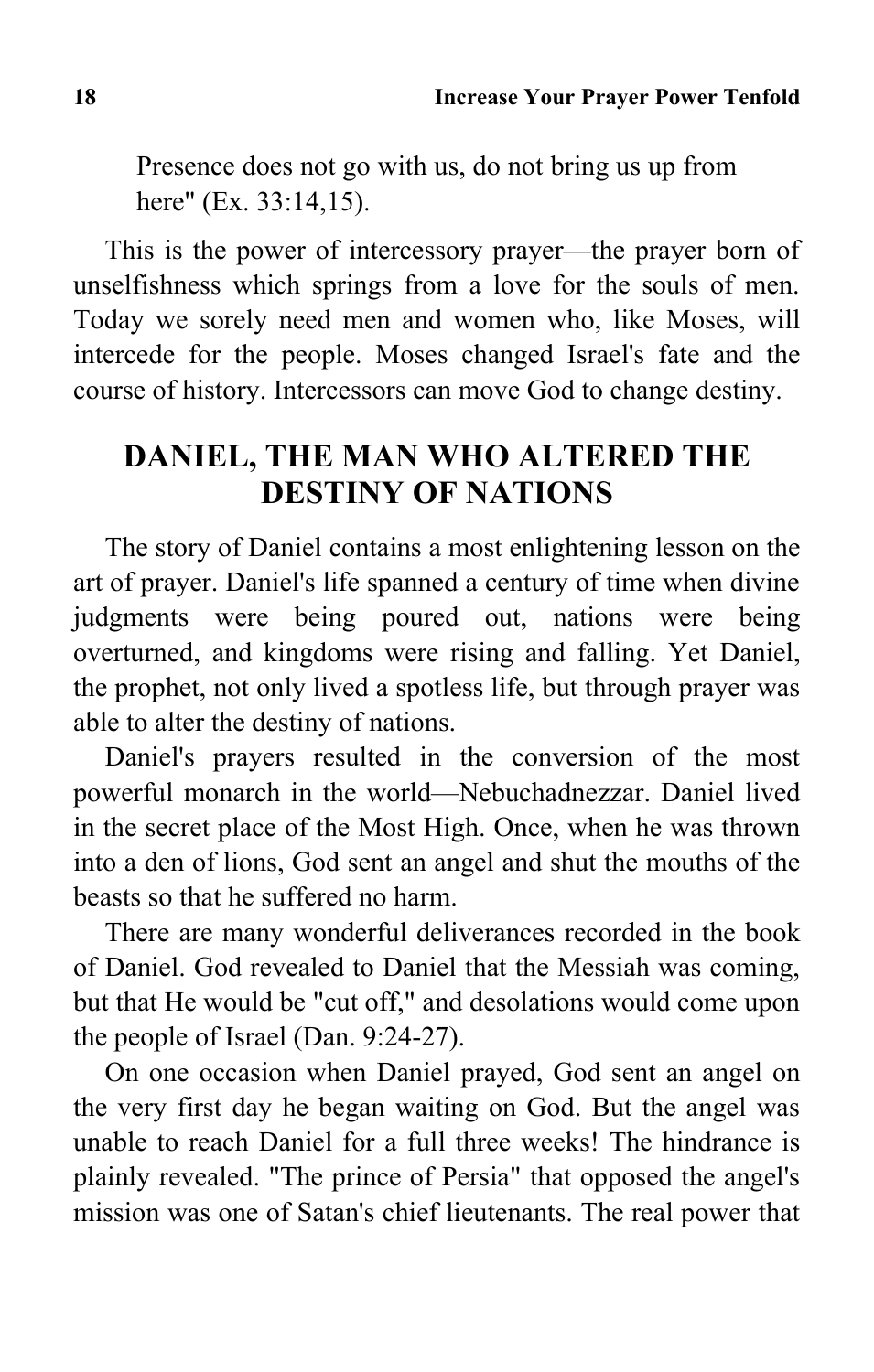controlled this nation was not its human ruler, but an invisible prince of darkness that influenced and controlled the actions of people who were not fully subject to God.

The prophet Daniel was in the habit of getting his prayers answered, although this time no answer seemed to come. But Daniel would not give up. For three weeks he prayed and fasted. Then on the twenty-first day, an angel from God suddenly appeared in his room. According to the celestial messenger, Daniel's prayer had been heard on the first day, and the angel had been sent to him; but "the prince of Persia" had withstood him the whole time.

Then he said to me, "Do not fear, Daniel, for from the first day that you set your heart to understand, and to humble yourself before your God, your words were heard; and I have come because of your words. But the prince of the kingdom of Persia withstood me twenty-one days; and behold, Michael, one of the chief princes, came to help me, for I had been left alone there with the kings of Persia" (Dan. 10:12,13).

In prayer warfare, we battle not against flesh and blood, but against principalities and powers. God is never without resources, and because Daniel continued to pray, reinforcements that insured the defeat of Satan finally arrived.

What would have happened if Daniel had given up? Obviously, the prophet would not have been present to receive the answer. Pray that God will raise up many "Daniels" for our day—men and women who will remain on their knees until the answer comes.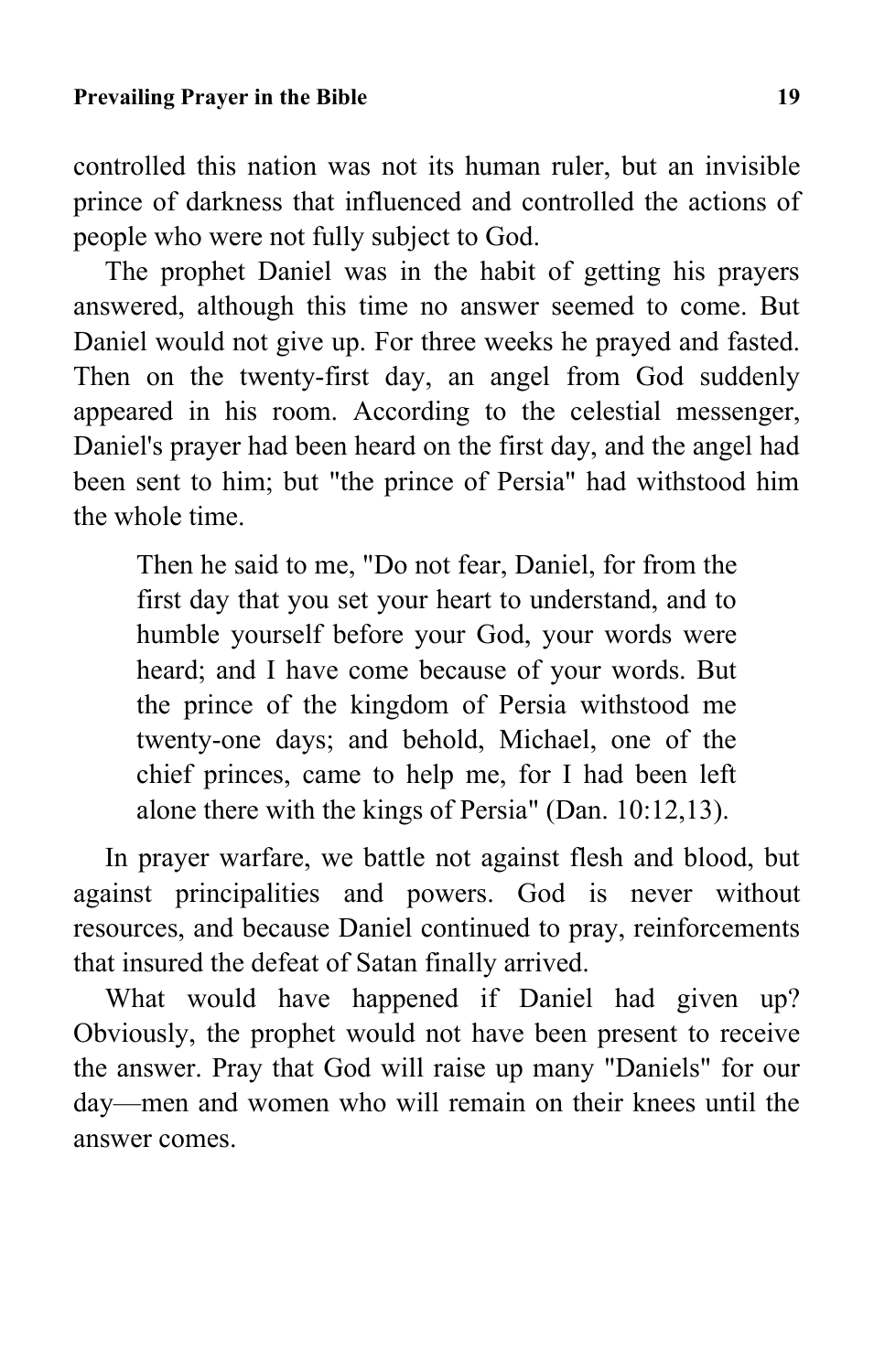### **Chapter Four**

# *Standing in the Gap*

"So I sought for a man among them who would make a wall, and stand in the gap before Me on behalf of the land, that I should not destroy it; but I found no one. Therefore I have poured out My indignation on them; I have consumed them with the fire of My wrath; and I have recompensed their deeds on their own heads," says the Lord God (Ezek. 22:30,31).

The above Scripture gives us insight into the relationship<br>between divine providence and the administration of divine between divine providence and the administration of divine justice. God's cup of wrath had reached its full measure and was about to be poured upon the people of Judah.

Still there was a chance for the nation if God could find a man or woman who would be stirred to intercessory prayer. The Lord was looking for someone to stand in the gap. Out of the hundreds of thousands of Judah's inhabitants, He could not find one person selfless enough to put his own interests aside and intercede for the people. Not one!

Instead of being alert to the times, the citizens of Judah were engaged in a frantic race to increase their material wealth. They were unaware that the nation stood on the brink of disaster.

The clergymen of that day did not lack religion. There were many prophets, but most of them were false prophets. Their policy was to prophesy good things that the people wanted to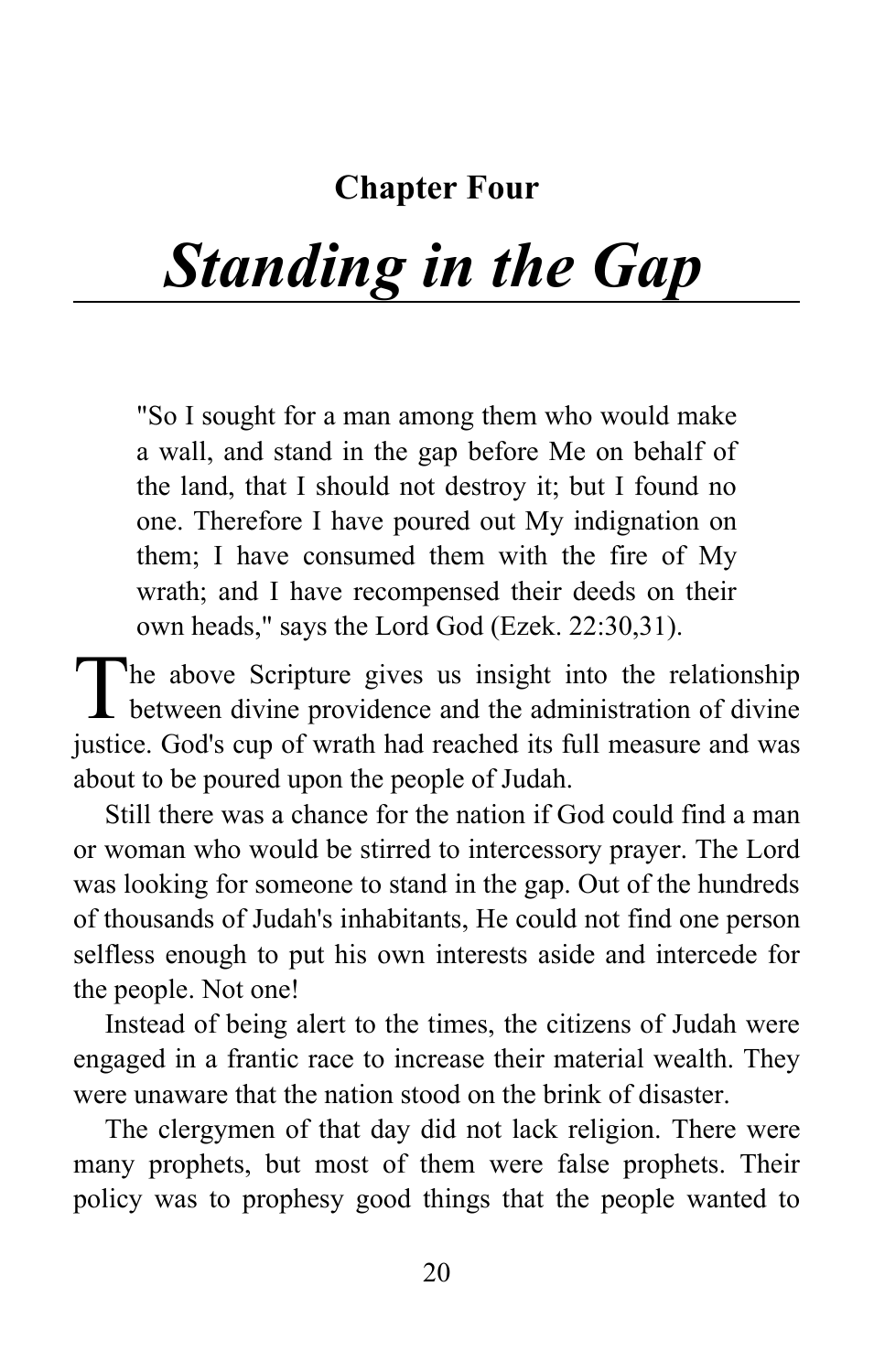#### **Standing in the Gap 21**

hear. Jeremiah, the man of God, warned them that a judgment was coming. But the false prophet, Hananiah, boldly challenged Jeremiah's warning and predicted that within two years the "yoke of the king of Babylon" would be broken (Jer. 28). His false prophecy did not come to pass; instead, in that very year, he died under the judgment of God. Shortly after this, Nebuchadnezzar invaded the city with his army from Babylon, burned the great temple, and took the people into captivity.

Today in America, we see a situation similar to that which existed in Judah before its dissolution. The judges who sit in our highest courts have put the Bible and prayer out of our schools. As a result of their permissive rulings, the vilest pornography now floods the nation's bookstores. Immorality is permitted to be shown in movies and on television (Lk. 11:52).

#### **THE BROKEN HEDGE IN SODOM**

The name Sodom is recognized as a curse and is applied to the vilest perverts of the human race. News of the sin of that city reached heaven, and it was necessary for God to take account of it and decide what should be done. Righteous Lot lived in the city. Had God been able to find as few as nine other righteous men and women, God would have spared Sodom. If Lot had been as faithful in prayer as Abraham, he would not only have gained his own family, but they would have been enough to make God's quota and would have saved Sodom from destruction.

#### **THE WESLEY REVIVALS SAVED ENGLAND**

The great Reformation swept over Europe in the 16th and 17th centuries, bringing salvation and blessing to the nations of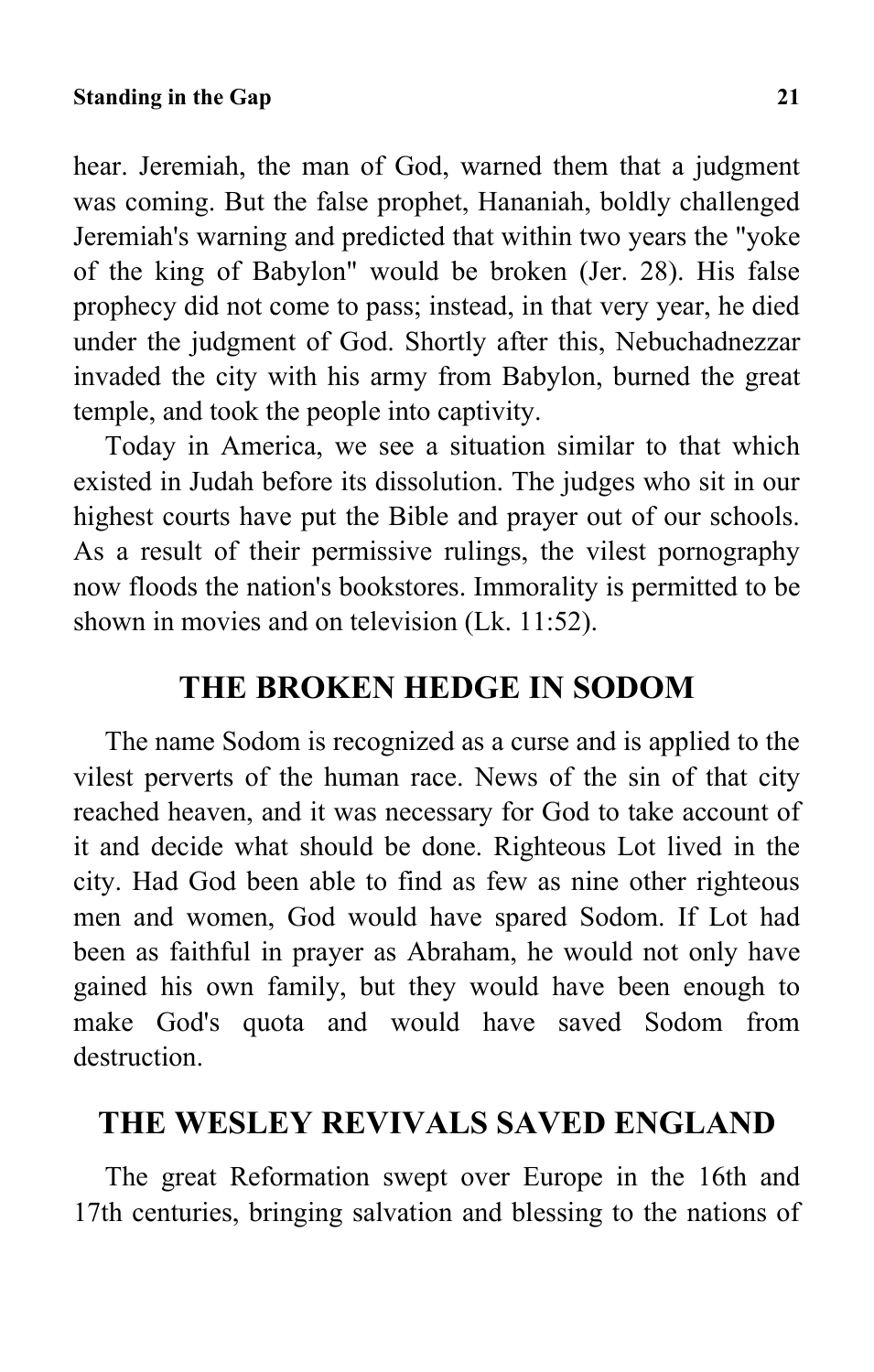Europe. The Huguenots had been greatly instrumental in a revival in France. The enemies of God in that country, in the St. Bartholomew's massacre, wiped out most of the Christians. France never recovered from the blow, and it finally drifted into the wild and bloody excesses of the French Revolution.

In Scotland, the same thing might have happened. But in that country a man by the name of John Knox prayed, "Give me Scotland or I die." Bloody Mary fearing his prayers as nothing else, backed away.

In England, religion was at a low ebb. The clergy had become corrupt; drunkenness was rampant, and England was quickly slipping into the condition of France. But John and Charles Wesley and George Whitfield, in those historic Methodist prayer meetings, reversed the drift and saved England. As these men continued to pray and preach under a mighty anointing, a revival broke out which spread throughout the nation. The theme of the Wesley revivals was holy living, dedication to God and personal evangelism. Soon Wesley had a following of preachers that spread the revival fires everywhere. Even secular history concedes that these revivals saved England from the disaster that befell France. By their prayers, these men stood in the gap.

As the great Civil War was about to break, Charles G. Finney, prince of evangelists, tells of the tremendous burden that came upon him for the people of America. Ministers with keen perception saw little hope that the conflict could be averted and realized that a terrible reckoning was ahead in blood and tears. While the masses went merrily along and orators fanned the emotions of the people in fiery speeches, Finney and those who carried the burden of souls wrestled with God. The spirit of prayer took hold of thousands. Finney in his biography tells about it: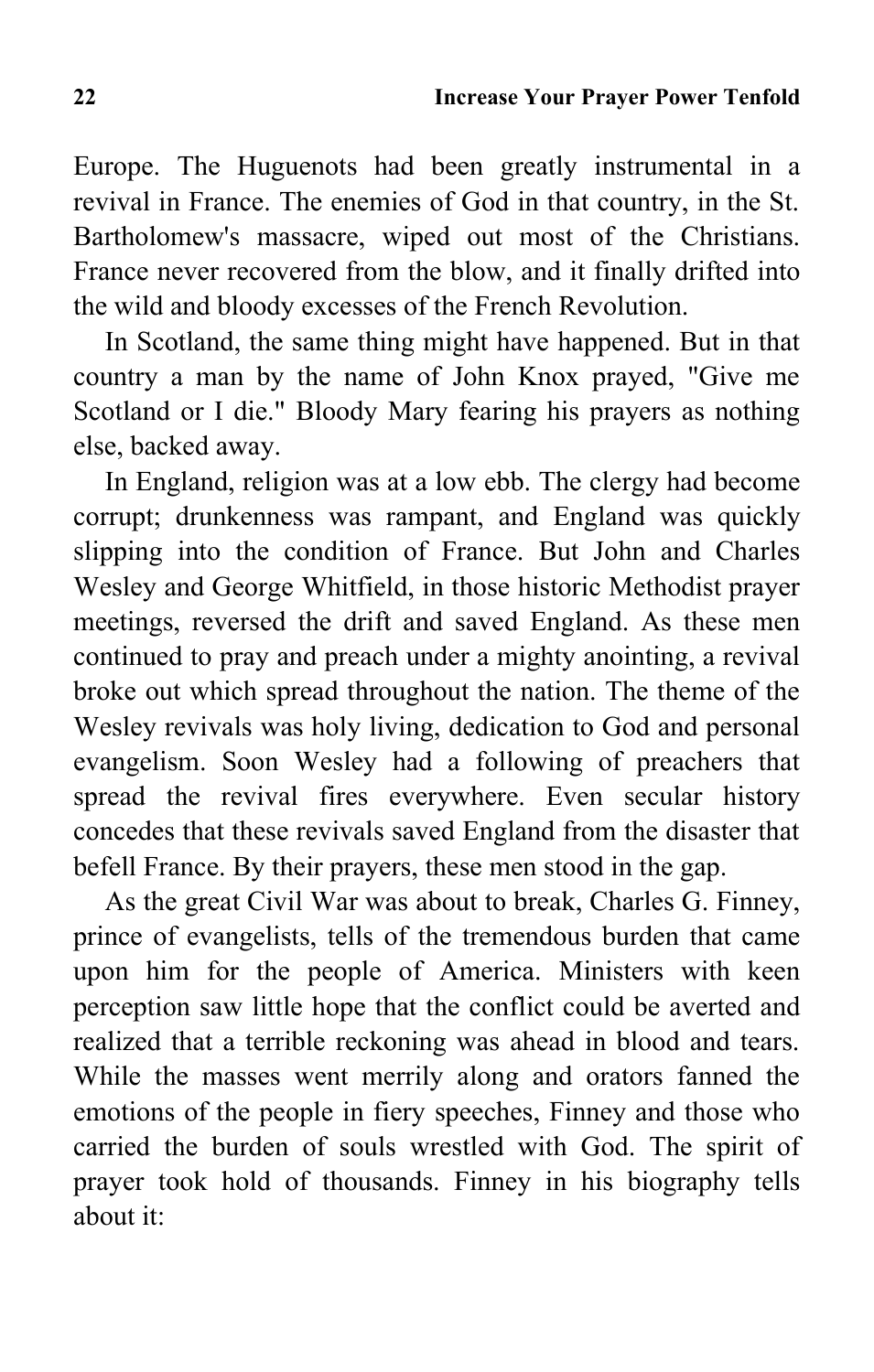"The winter of 1857-58 will be remembered as the time when a great revival prevailed throughout the northern states. It swept over the land with such power that for a time it was estimated that not less than fifty thousand conversions occurred in a single week.

"This revival had some peculiarly interesting features. It was carried to a large extent through lay influence, so much so as to almost throw the ministers in the shade. There had been a daily prayer meeting observed in Boston for several years; and in the autumn previous to the great outburst, the daily prayer meeting had been established on Fulton Street, New York, which still continues to this day.

"Daily prayer meetings were established throughout the length and breadth of the northern states. I recollect in one of the prayer meetings in Boston that winter a gentleman arose and said, 'I am from Omaha, Nebraska. On my journey east I have found a continuous prayer meeting all the way. We call it,' said he, 'about two thousand miles from Omaha to Boston, and here was a prayer meeting about two thousand miles in extent.""

Because there were those to stand in the gap, the revival came in time and saved hundreds of thousands of people before the Civil War began.

### **THOSE WHO STOOD IN THE GAP AT THE TURN OF THE CENTURY**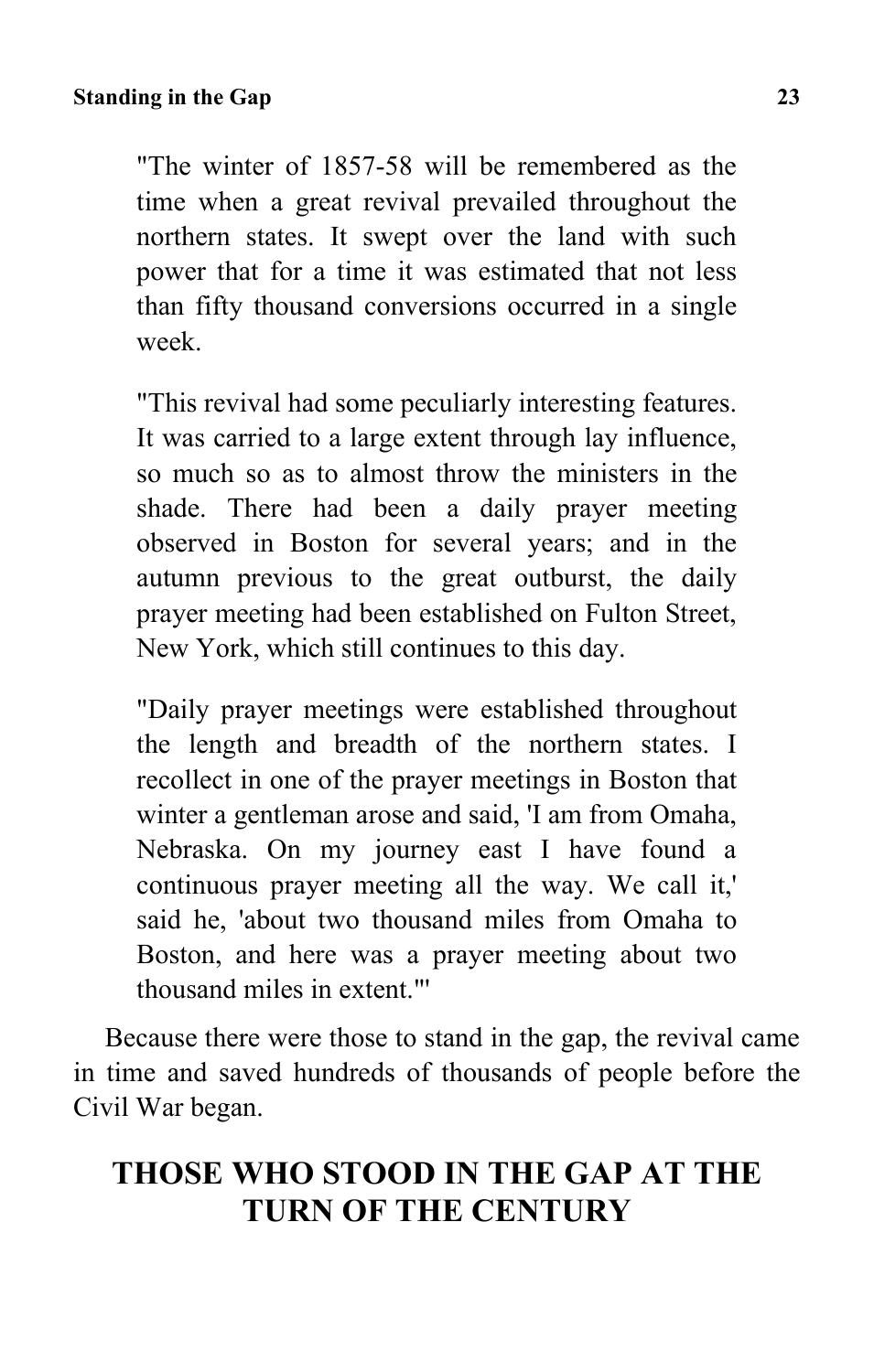The Church at the turn of the century lacked one important element: Pentecostal power. True, many of its ministers stood for the inspiration of the Scriptures; they believed in miracles and in the gifts of the Spirit. But almost universally, they assumed that the days of miracles were past, and such things had been only for the apostles. Consequently, the modernists and the critics had a field day. In effect, God was a God of yesterday and not of today.

There was, of course, no Scriptural support for the belief that the days of miracles were past. But the established clergy was not willing to face the truth that the lack of such manifestation was due to the fact that the Church had lost its first love, and not because God or His promises had changed. Fortunately, not all took that position. Little prayer meetings began springing up all over the country. People began engaging in hours of prayer, soul searching and agonizing for the return of apostolic power.

These earnest men and women stood in the gap against the smug complacency of the nominal Church and prayed for a renewal of apostolic ministry. One humble man who lived in Wales, Evan Roberts, stood in the gap in intercessory prayer and a revival of historic proportions shook his country.

A year or two later came the great Pentecostal outpourings in Kansas, Texas, Los Angeles and elsewhere. When prayer warriors pray, the windows of heaven are opened. A great apostolic renewal visited the earth unlike anything since the days of the Early Church.

Today God is again calling His people to stand in the gap. Armageddon is closing in; a day of darkness and catastrophe is on the horizon. Now is the last opportunity to work in the harvest. Will you be one of those who responds to His call?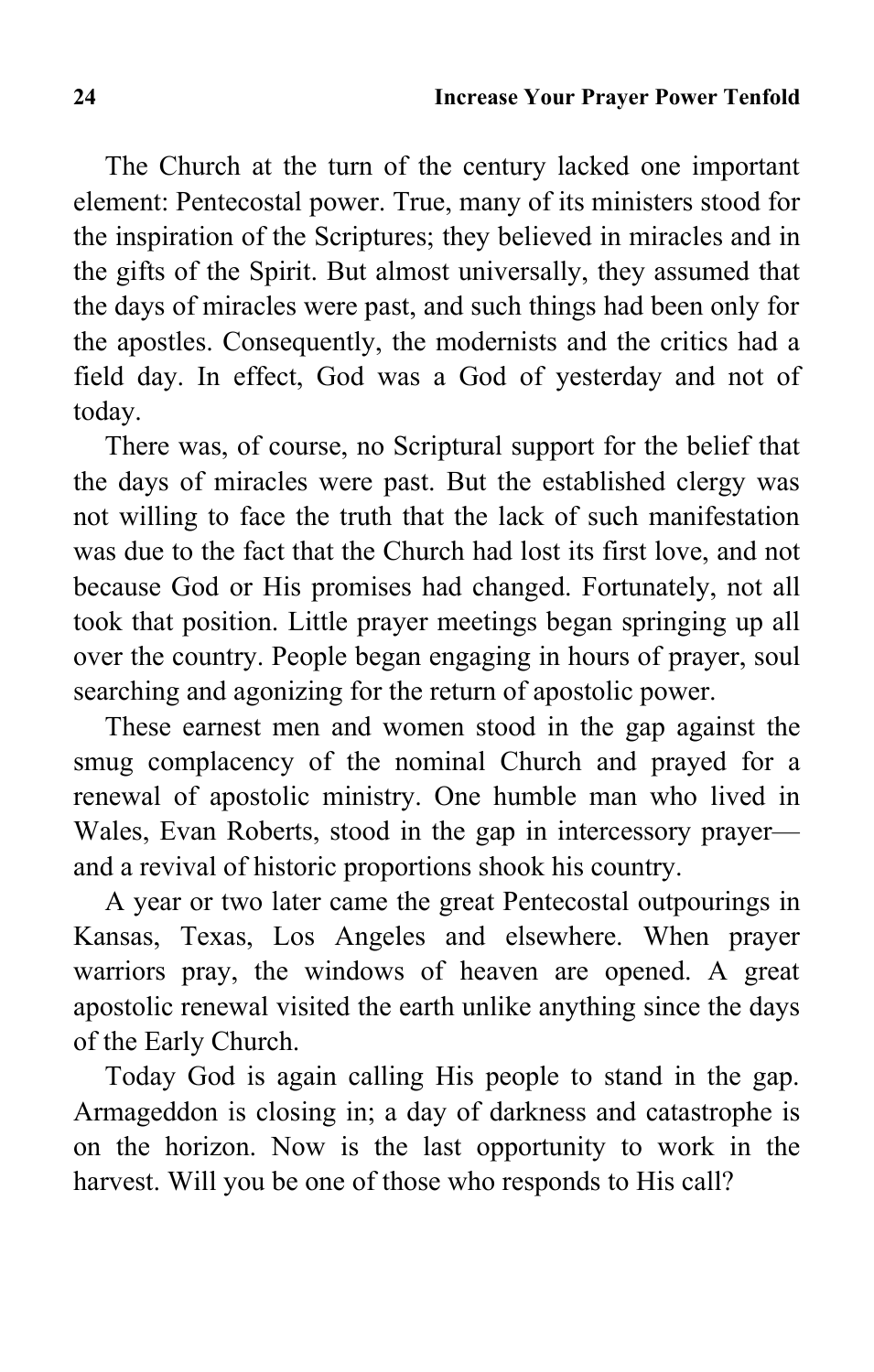# **Chapter Five**

# *The Spirit's Call to Prayer Warrior Ministry*

*(Given in the Spirit of Prophecy)*

Tithout prayer and intercession for themselves and others, one cannot enter this ark of ministry. Ministers have neglected this. They do not comprehend its immensity nor realize it is the end-time message. But there is an ark of prayer God's people must enter into. It provides protection and shelter. Many have prayed and Satan has beaten them down. But now they can have a shelter, a hiding place. W

God said, "Teach my people to pray by precept and example. There are those who need to be renewed in their life. Some have had a struggle and almost have declined to continue in the ministry. There is no age limit on the praying power of my seniors. Therefore, go forth and stir the older prayer warriors. Stir them up and let them know they are important. Help them realize they are wanted and needed."

God is revealing that His priesthood is coming into view again. It is coming with His Spirit upon the intercessors, even though they be insignificant in the eyes of others. God desires that this priesthood message be ministered to His people.

He said, "Bring my body into unison, for this is the hindering factor everywhere. Very few groups have developed a ministry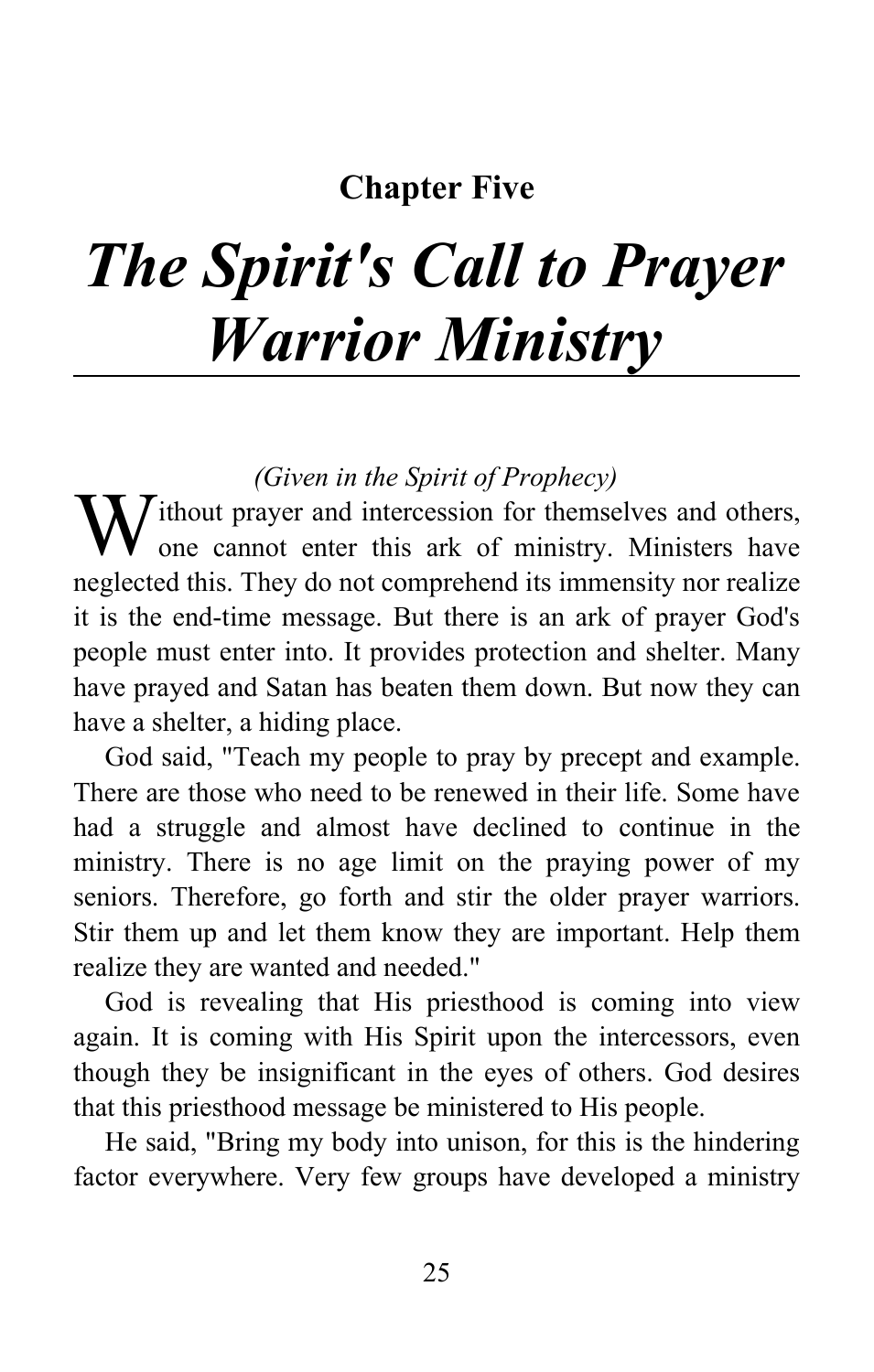of intercession and can communicate with each other. In this is the love of God manifested. It is time for the priesthood to be manifested. Not all My saints shall qualify for the priesthood. They must have dedication, consecration, such as Moses and Aaron had under the law, but they must have it under the law of the Spirit of life in Christ Jesus. And this law must progress under the anointing of the priesthood. It is by this law of love all men will know you are my disciples.

"Call My people to march. When Gideon marched, it brought such victory that it has never ceased to reverberate down the corridors of time. So arm yourselves and go forth to claim this victory; claim dominion for my servants that they may enter into the spheres of ministry and higher activities of the Spirit, even to come up into the heavenlies.

"There is a deep hunger among My aged ones who have reached maturity. They can be renewed, strengthened and reestablished in that which I have for them. When the youth and aged ones come together, the aged ones will be like the trunk of a tree, and the youth like the branches and the fruit. The horticulturist of heaven is searching and inspecting. He is cutting away the dead branches, bringing life and pruning those that remain.

"Oh, that My people might gather together and pray in one accord in a great unison of believers. For when the disciples were praying in one accord, My Spirit came upon them like a mighty rushing wind. Then at a later date when they were praying again, the place where they prayed was shaken. If My people will pray earnestly, seek My face and cleanse themselves from all filthiness of the flesh, a mighty inflowing would come from the presence of God and from the fountain of living waters.

"This is the hour for military augmentation. Therefore, a great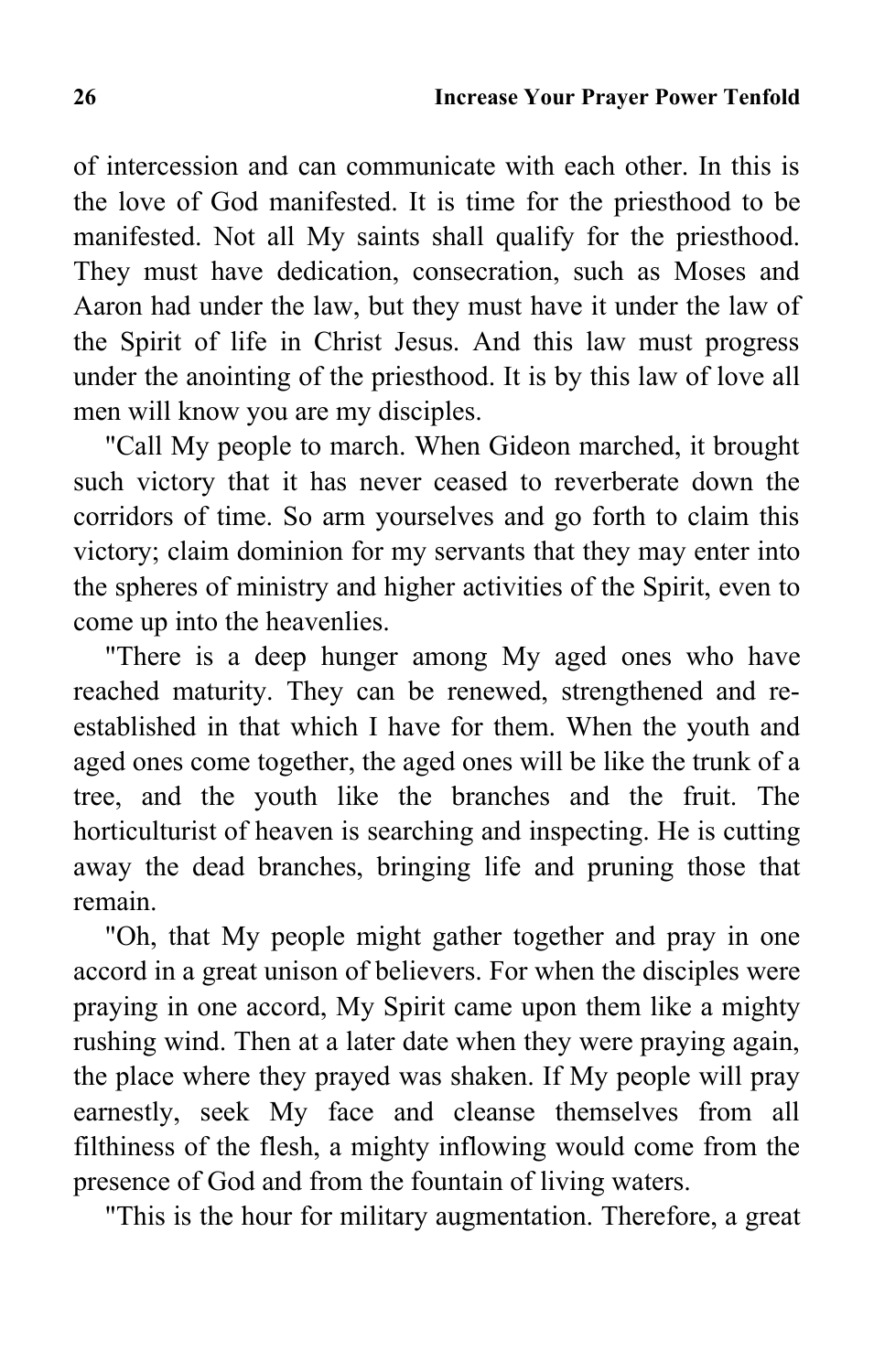prayer army must be mobilized.

"I would have groups who would unite in fervent prayer. Many things can be conquered by fervent prayer. This is how a prayer army will develop. It will take an army to cope with the wicked spirits. I must have human prayer warriors who are equipped and qualified with My Word, My spiritual gifts, and who are led by My Spirit-filled leaders.

"This battle is not yours, but the Lord's. This is not done after the flesh, but after the Spirit. Prepare yourselves with the weapons that I have ordained in the sixth chapter of Ephesians: truth, righteousness, peace, meekness, and with fervent prayer for all the saints. Rise up from any lethargy, apathy or complacency because it is time for aggression in the Spirit.

"Put all in the hands of God. Call the people to solemn praying, to solemn thinking, and to solemn interceding."

## **CALL FOR PRAYER GROUPS—AMERICA IS SEETHING IN UNRIGHTEOUSNESS**

"Call them to weeping and mourning and seeking the Lord for the cities. The nations of the earth are seething in their unrighteousness. Assemble the prayer army—men and women who will pray and lead prayer groups. There are many who desire a ministry of prayer.

"Obey what I have spoken and prepare to assemble people as prayer warriors, for you have only a little time to prepare the Church for My welcome.

"America is fallen, except there be a mighty awakening. But it can be, and it is even now on the way."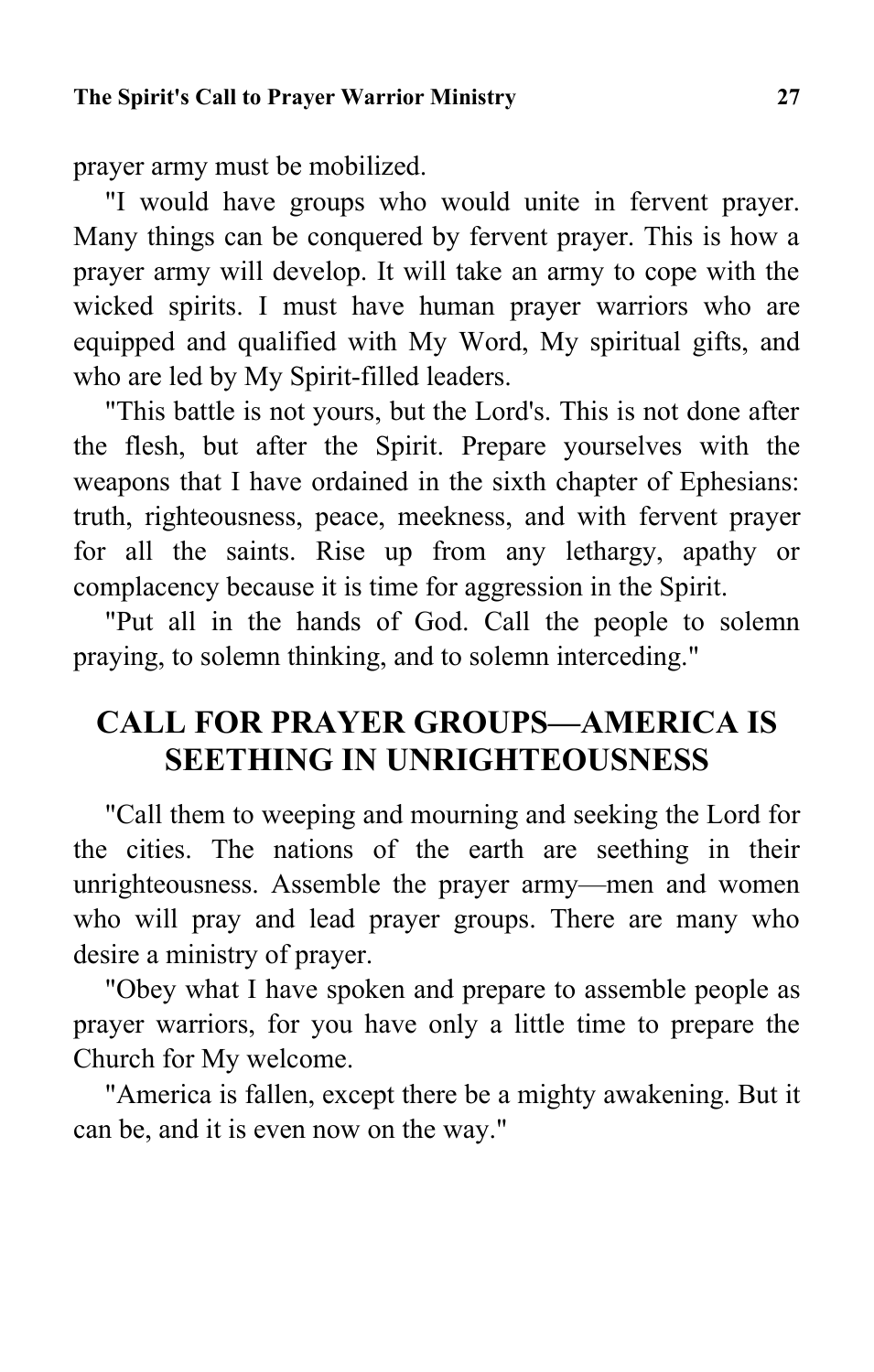# **Chapter Six**

# *What You Can Do*

ehoshaphat's league with the ungodly house of Ahab brought Jehoshaphat's league with the ungodly house of Ahab brought<br>the wrath of God upon his kingdom. "And Jehu the son of Hanani the seer went out to meet him, and said to King Jehoshaphat, `should you help the wicked and love those who hate the LORD? Therefore the wrath of the LORD is upon you... (II Chr. 19:2). The only thing that saved his people was the fact that Jehoshaphat recognized his mistake and repented of the grave error he had made. The Moabites and the Ammonites were rapidly advancing against him. Jehoshaphat called his people together for a time of fasting, prayer and humbling themselves before God. God gave them a great victory.

Abraham Lincoln, leader of our nation during the Civil War, had an experience similar to Jehoshaphat's. General James F Russling of Trenton, New Jersey, relates a significant conversation he heard on Sunday, July 5, 1863. He was in the room where General Sickles lay wounded. When the President came in, the General asked whether the President had been anxious about the battle at Gettysburg. Lincoln gravely said, "No, I was not; some of my cabinet and many others in Washington were, but I had no fears." General Sickles inquired how this was, and seemed curious about it.

Mr. Lincoln hesitated, but replied, "In the pinch of your campaign up there, when everyone seemed panic-stricken, and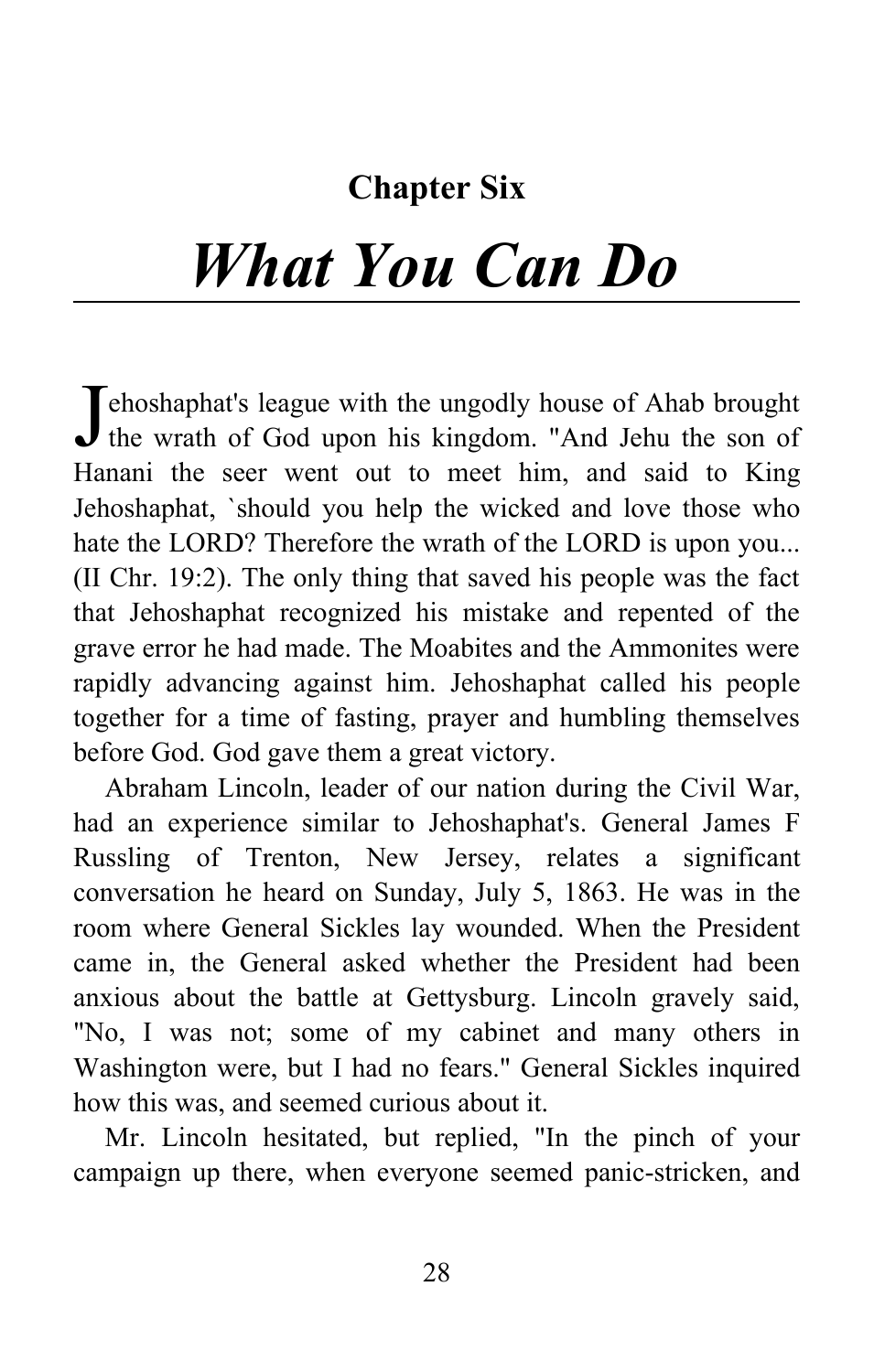nobody could tell what was going to happen, oppressed by the gravity of our affairs, I went to my room one day and locked the door, got down on my knees before Almighty God, and prayed to Him mightily for victory at Gettysburg. I told Him this was His war, and our cause His cause. We couldn't stand another Fredericksburg or Chancellorsville. I made a solemn vow to Almighty God, that if He would stand by our boys at Gettysburg, I would stand by Him. He did stand by you boys, and I will stand by Him. Soon a sweet comfort crept into my soul that God Almighty had taken the whole business into His hands and things would go right at Gettysburg. And that is why I have no fears about you."

Actually, Lincoln not only prayed, but he called the whole nation to prayer in one of the most beautiful appeals ever made by the leader of a nation:

Whereas it is fit and becoming in all people, at all times, to acknowledge and revere the supreme government of God; to bow in humble submission to His chastisement; to confess and deplore their sins and transgressions, in the full conviction that the fear of the Lord is the beginning of wisdom; and to pray with all fervency and contrition for the pardon of our past offenses, and for a blessing upon their present and prospective action:

And whereas when our own beloved country, once, by the blessing of God, united, prosperous and happy, is now afflicted with faction and civil war, it is peculiarly fit for us to recognize the hand of God in this terrible visitation, and in sorrowful remembrance of our own faults and crimes as a nation and as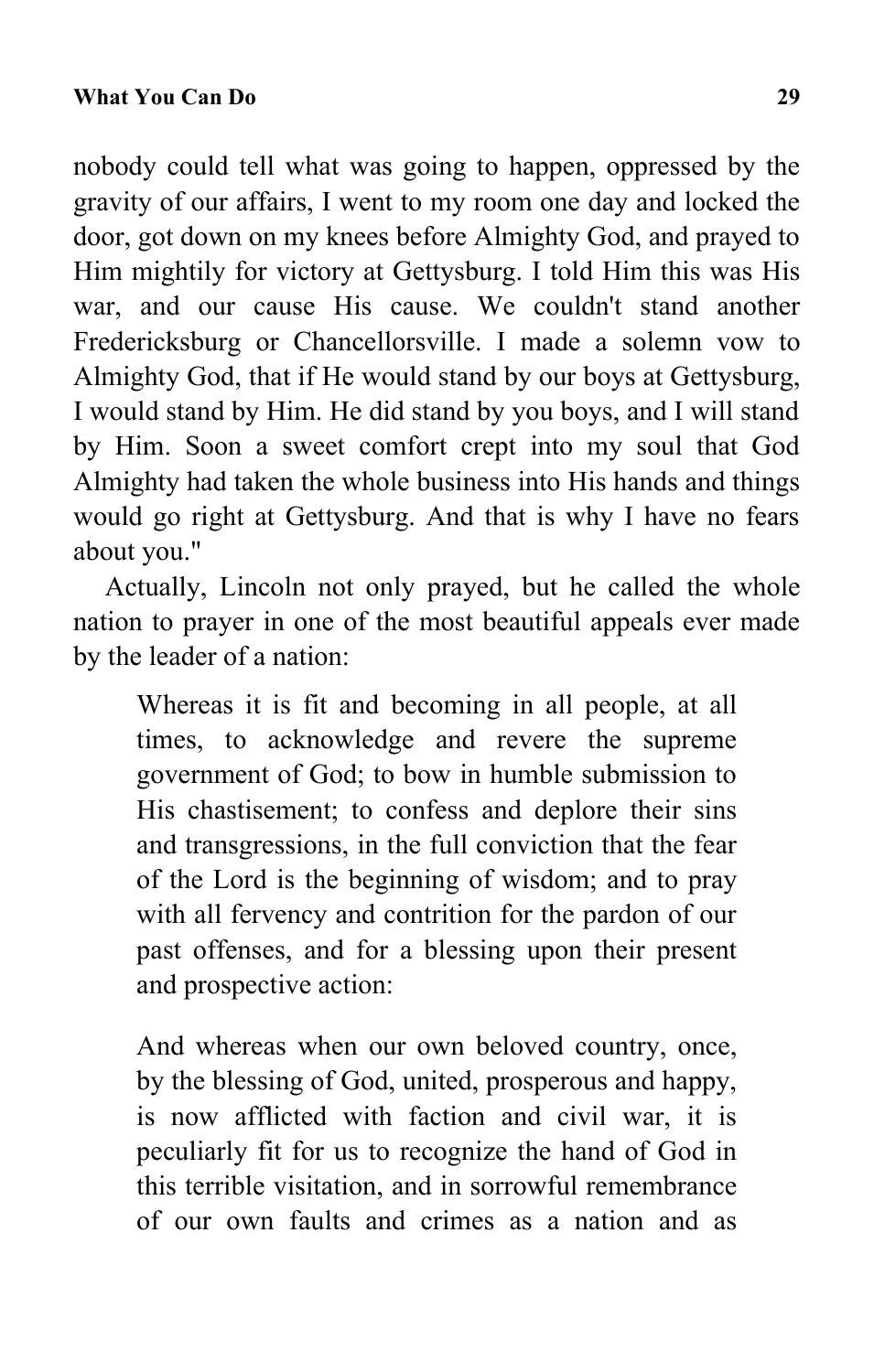individuals, to humble ourselves before Him and to pray for His mercy—to pray that we may be spared further punishment though most justly deserved; that our arms may be blessed and made effectual for the establishment of law, order, and peace throughout the wide extent of our country. ...

Therefore, I, Abraham Lincoln, President of the United States, do appoint the last Thursday of September next as a day of humiliation, prayer and fasting for all the people of the nation.

Within America today the seeds of moral deterioration are rapidly taking deep root. Crime has increased. Police everywhere are fighting a losing battle. The Bible and prayer have been taken out of schools. Other rulings have admitted the pornography into the theaters.

### **A CALL FOR PRAYER GROUPS**

Our dedicated prayer partners have had a substantial part in the accomplishments of Christ For The Nations.

Oh, that they were wise, that they understood this, that they would consider their latter end! How could one chase a thousand, and two put ten thousand to flight, unless their Rock had sold them, and the LORD had surrendered them? (Deut 32:29,30).

This Scripture indicates that when two or more prayer partners join forces, they are able to increase their power in prayer tenfold! Two can put 10,000 to flight!

Here are the words of Jesus: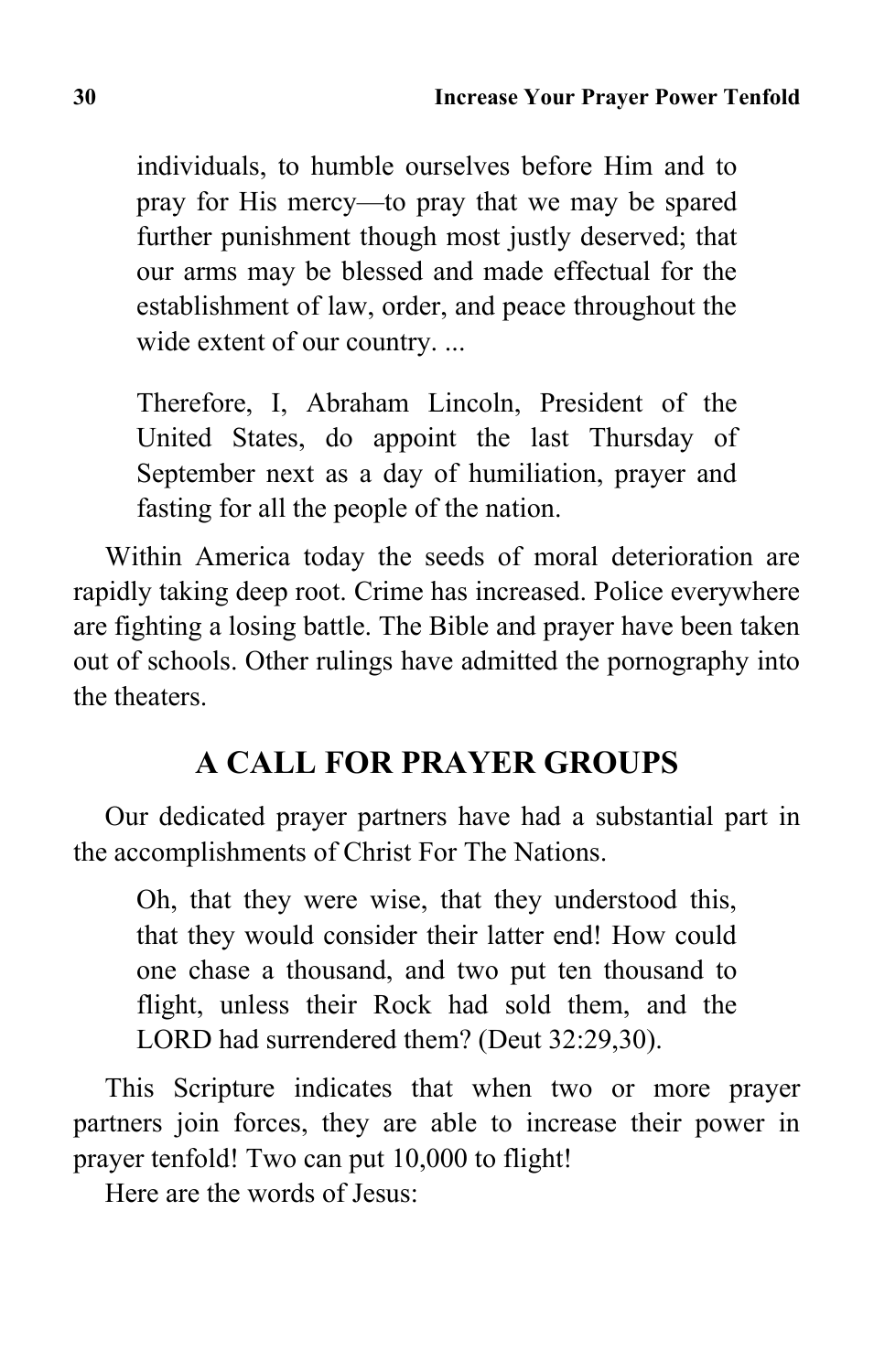Again I say to you that if two of you agree on earth concerning anything that they ask, it will be done for them by My Father in heaven. For where two or three are gathered together in My name, I am there in the midst of them (Matt. 18:19,20).

Christ emphasizes the power that two or more people have when they agree together in prayer. They can invoke the binding and loosing power of the Spirit of God. While the presence of God is always with any believer, it is present in a very special way when two or more believers are gathered together in the name of the Lord. For this reason, we are urging all prayer warriors to initiate a prayer meeting in their homes at least once a week, in which one or more believers will join with them in prayer, therefore taking advantage of the binding and loosing ministry.

#### **THE HOUR OF LAY MINISTRY**

This is the hour of lay ministry. The present revival is springing up especially through laymen upon whom God is pouring out His Spirit. (Just one word of caution: Sometimes there are those who come into these prayer groups who take up time with rambling conversation or have an axe to grind. Do not permit such people to take over. Make sure that you have a prayer meeting, or else the whole purpose is defeated.)

The benefits of these prayer meetings are many. First of all, this prayer ministry will bring God's blessing upon your home and upon your neighbors. Secondly, you can have a very real part in this vast end-time revival and therefore receive a great reward in heaven.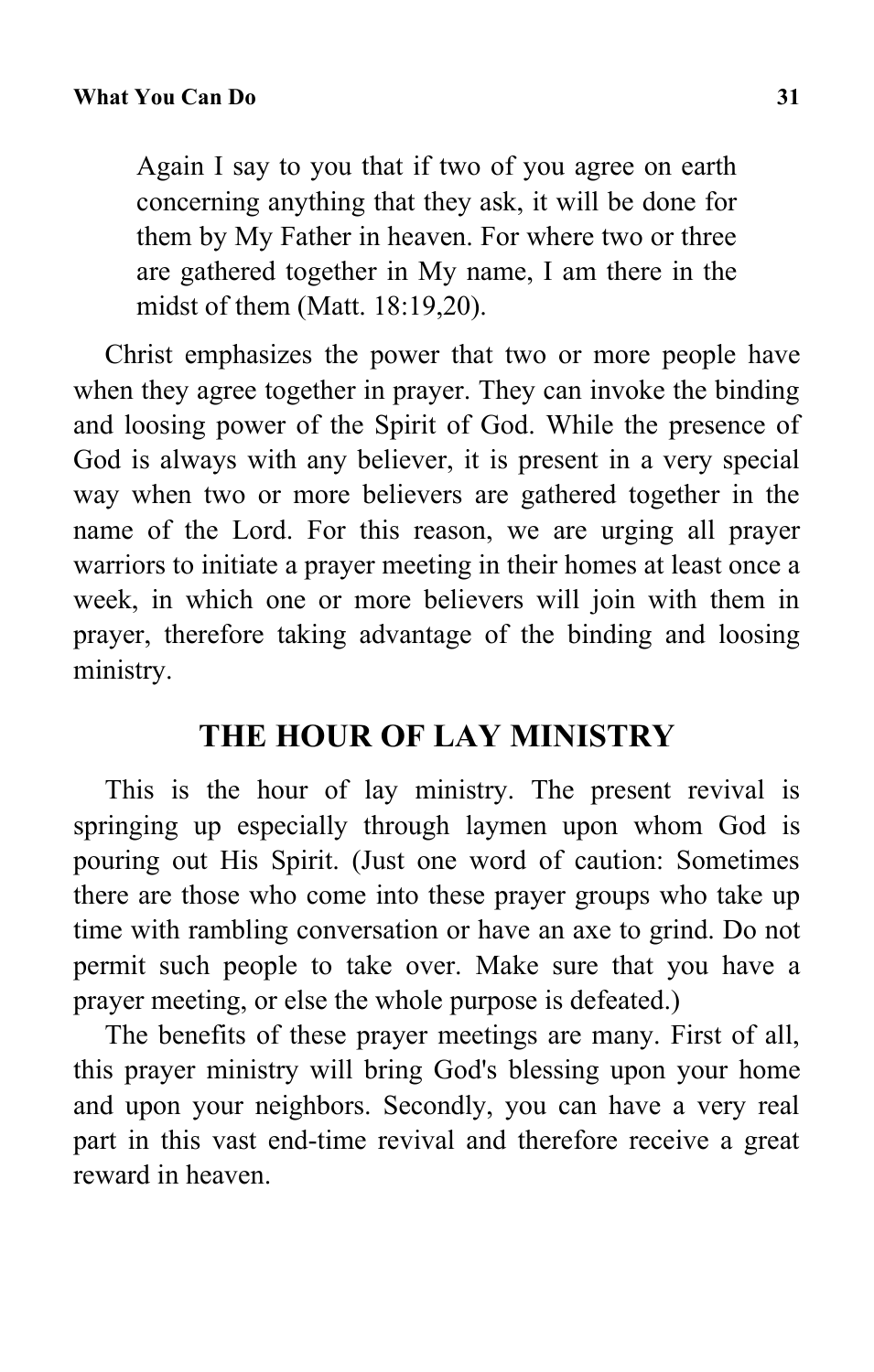#### **HOW TO PRAY AND WHAT TO PRAY FOR**

It is a good idea when coming together for group prayer, for all to pray unitedly at first. After that, various needs and requests can be given and prayed for separately by different ones, with others agreeing. Each person can take a turn praying for special requests. There are many urgent things for which to pray. Here is a helpful list:

1. Pray for your own particular needs: salvation of family members, finances, healing, etc.

2. Pray for the needs of others present and any special requests that have come in.

3. Pray for the work of your local church.

4. Pray for all prayer groups. That way each prayer group is praying for all others.

5. Pray for world revival.

6. Pray for Israel. "Pray for the peace of Jerusalem: May they prosper who love you" (Psa. 122:6).

7. Pray that God's people will be ready for Christ's Second Coming (II Cor. 11:2).

8. Pray for Christ For The Nations Institute and other ministries training laborers for the harvest. Jesus said, "Therefore pray the Lord of the harvest to send out laborers into His harvest" (Matt. 9:38).

9. Pray for "kings and all who are in authority" (I Tim. 2:2). Pray for the leaders of your country, that they will be providentially guided in their decisions.

These are just a few suggestions. You will have other things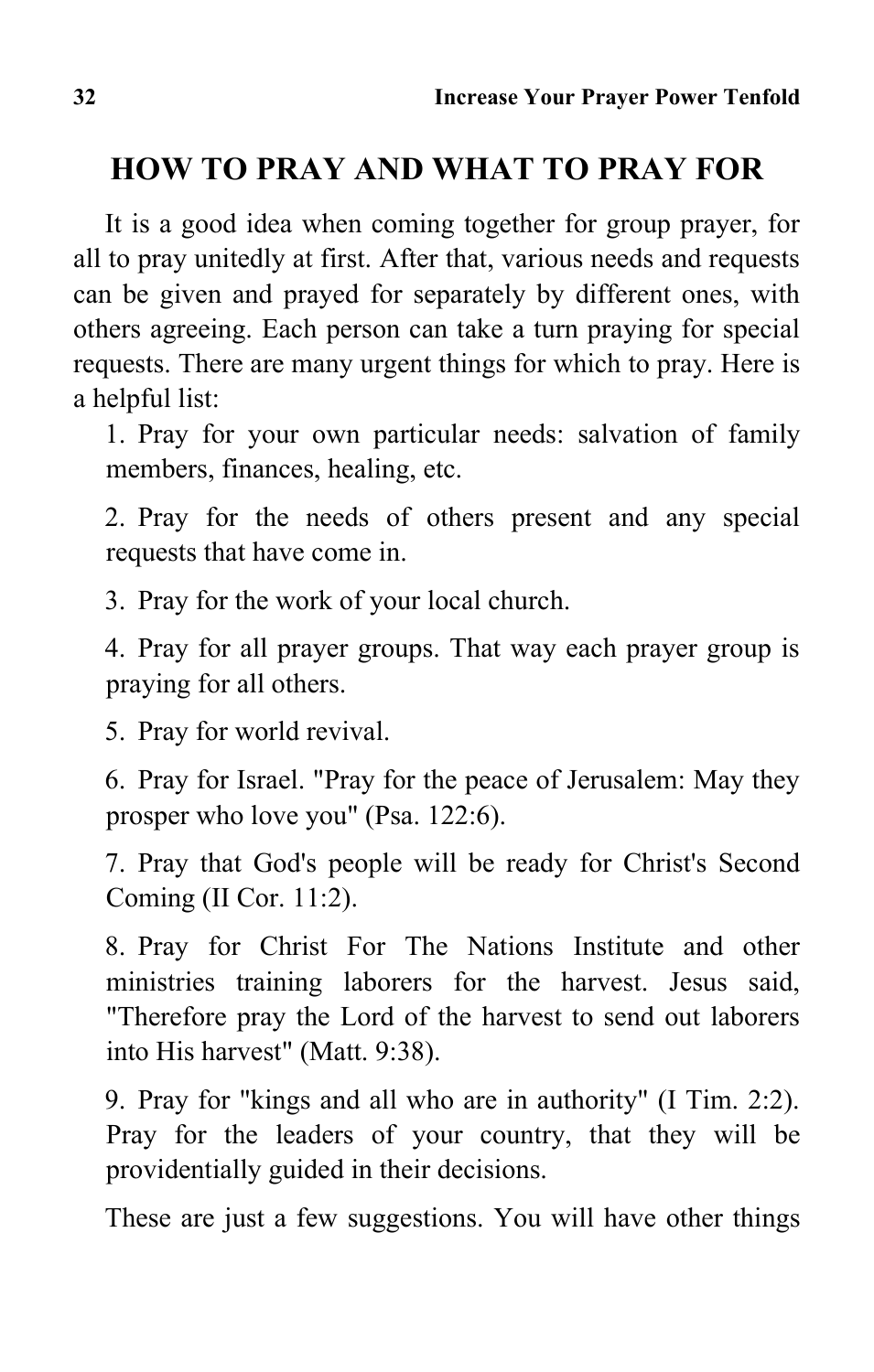about which to pray.

When you have resolved to institute a prayer group, give it a name and then fill out the application blank below.

### **REGISTRATION FOR CHRIST FOR THE NATIONS WORLD PRAYER GROUPS**

As God helps me, I will have one or more persons join me in a prayer group meeting at least once a week. Please send me information about our group becoming a Christ For The Nations World Prayer Group.

| <b>NAME</b>    |              |     |
|----------------|--------------|-----|
| <b>ADDRESS</b> |              |     |
| <b>CITY</b>    | <b>STATE</b> | ZIP |
| <b>PHONE</b>   |              |     |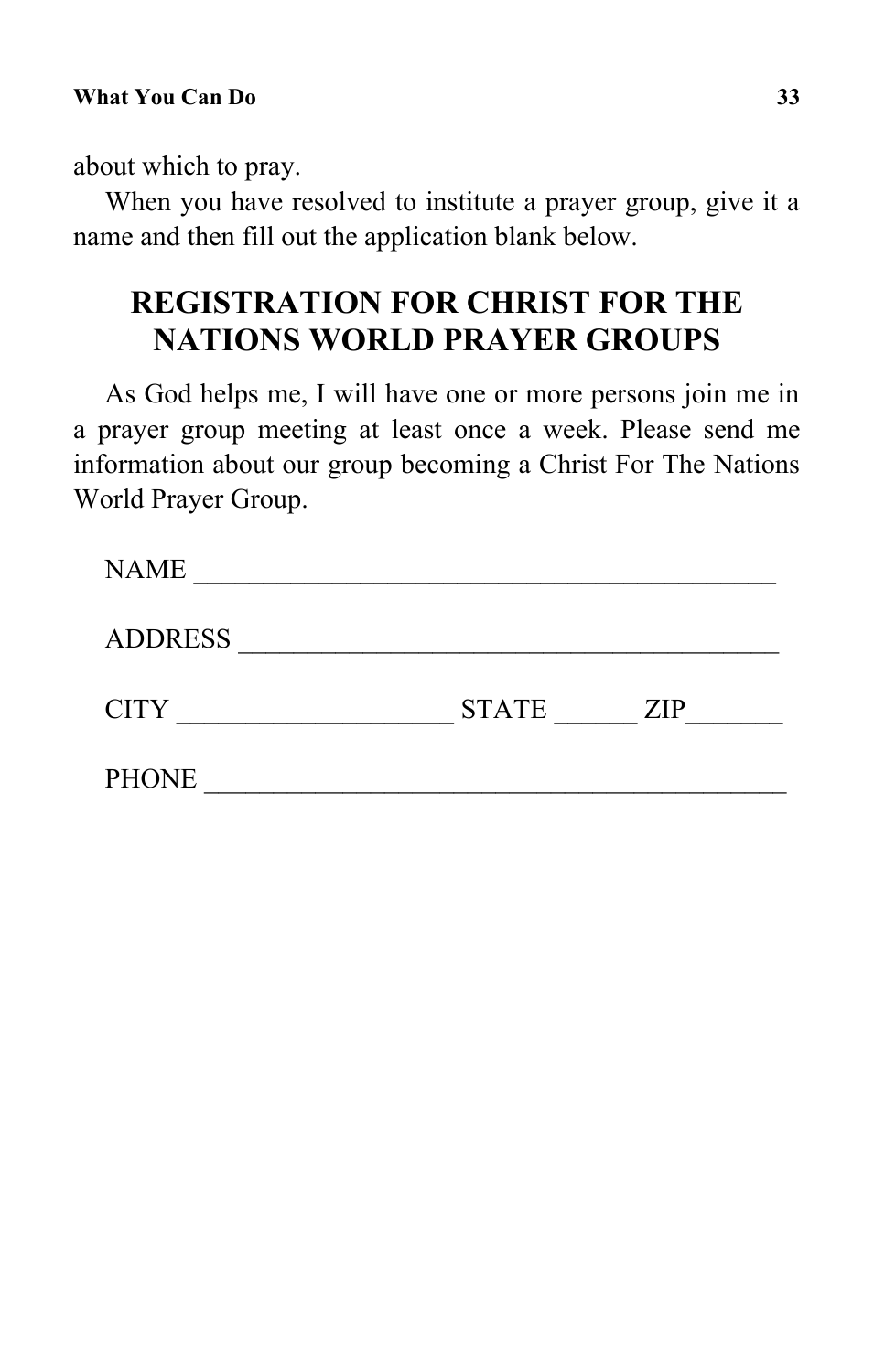**SPECIAL NOTE: A free gift subscription to CHRIST FOR THE NATIONS magazine is available to those who write to Christ For The Nations, P.O. Box 769000, Dallas, TX 75376-9000. This magazine contains special feature stories of men of faith and includes prophetic articles on the latest world developments. Why not include the names of your friends? (Due to high mailing rates, this applies only to Canada and the U.S.)**